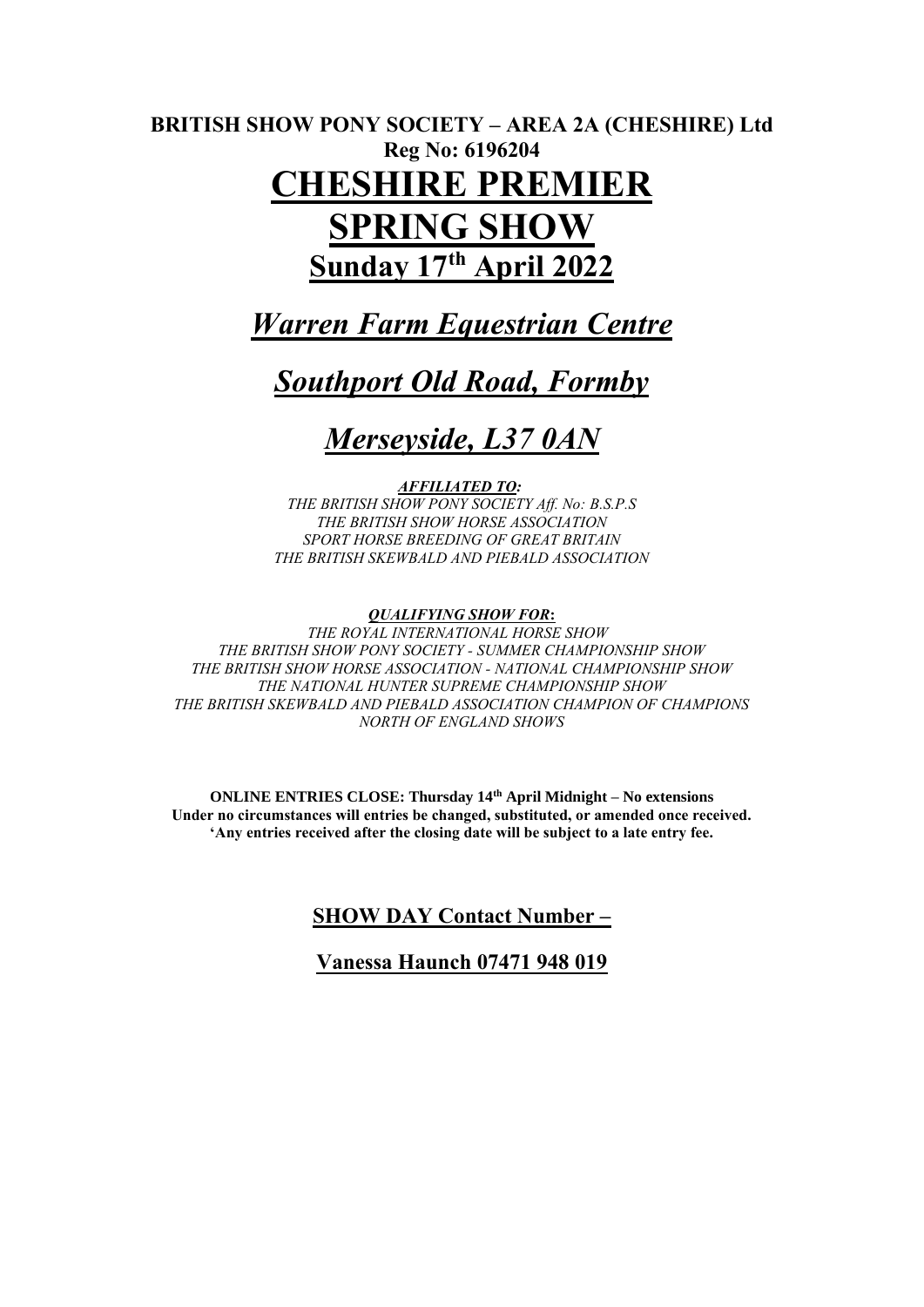# **RULES & CONDITIONS OF ENTRY**

- **1.** This Show is affiliated to the British Show Pony Society **("B.S.P.S.")** and all persons entering, competing, showing, or otherwise taking part in the **B.S.P.S**. Classes, whether or not Members of the **B.S.P.S.** are subject to the Constitution and Rules of the **B.S.P.S**., including disciplinary procedures, and shall be deemed to have consented to the jurisdiction of the **B.S.P.S.**
- **2.** Neither the Cheshire Area 2A Committee, nor any of its Officers, Servants, or Assistants shall be responsible or accountable for any loss, injury or damage to any person, animal, or property in connection with this Show.
- **3.** Each Exhibitor shall abide by and accept as final the decision of the Judges, Referees, Chief Steward and Officials of the Show.
- **4.** The Judges listed in the Schedule have accepted our invitation to Judge, but the Committee reserve the right to appoint substitutes should any Judge withdraw.
- **5.** No Exhibitor may knowingly show a pony under a Judge in circumstances that would constitute a breach of Rule 486 by the Judge.
- **6.** Any horses or ponies taking part in classes will be liable to dope testing.
- **7.** Competitors' numbers should be collected from the Secretary's Office on the Show Ground. No entries will be accepted over the telephone.
- **8. NO REFUND OF ENTRIES WILL BE MADE**, except in the event of unforeseen cancellation of the Show, when a £10.00 levy will be deducted from each entry to cover Administration costs. **If the showground is changed due to weather conditions NO refunds will be made.**
- **9.** All Trophy winners must sign for the trophy and agree to return when requested by the Area 2A Trophy Steward, in a good, clean condition. All breakages will be charged for.
- **10.** In **ALL B.S.P.S. Classes** correctly secured British Standard Skull Caps/Riding Hats, numbers PAS015,VG1, (BS)EN1384 2017, ASTM F1163 04a onwards, SNELL E2001, SNELL E2016 AS/NZS 3838 2003 onward **MUST** be worn by riders at all times when mounted. **CHESHIRE PREMIER SHOW ACCEPTS NO RESPONSIBILITY FOR ANY INJURY ARISING FROM A FAILURE TO COMPLY WITH THIS REGULATION.** Please see BSPS Rule 45 - 47.
- **11.** Owners and Riders **MUST** be B.S.P.S. Members and the pony registered with the B.S.P.S. to compete in Classes with qualification for the **R.I.H.S.** (including **PRETTY POLLY** and **HERITAGE qualifying** Classes)**.** For the Anglo and Part Bred Arabs Classes animals must be registered with the AHS. - see Rule 522 and 20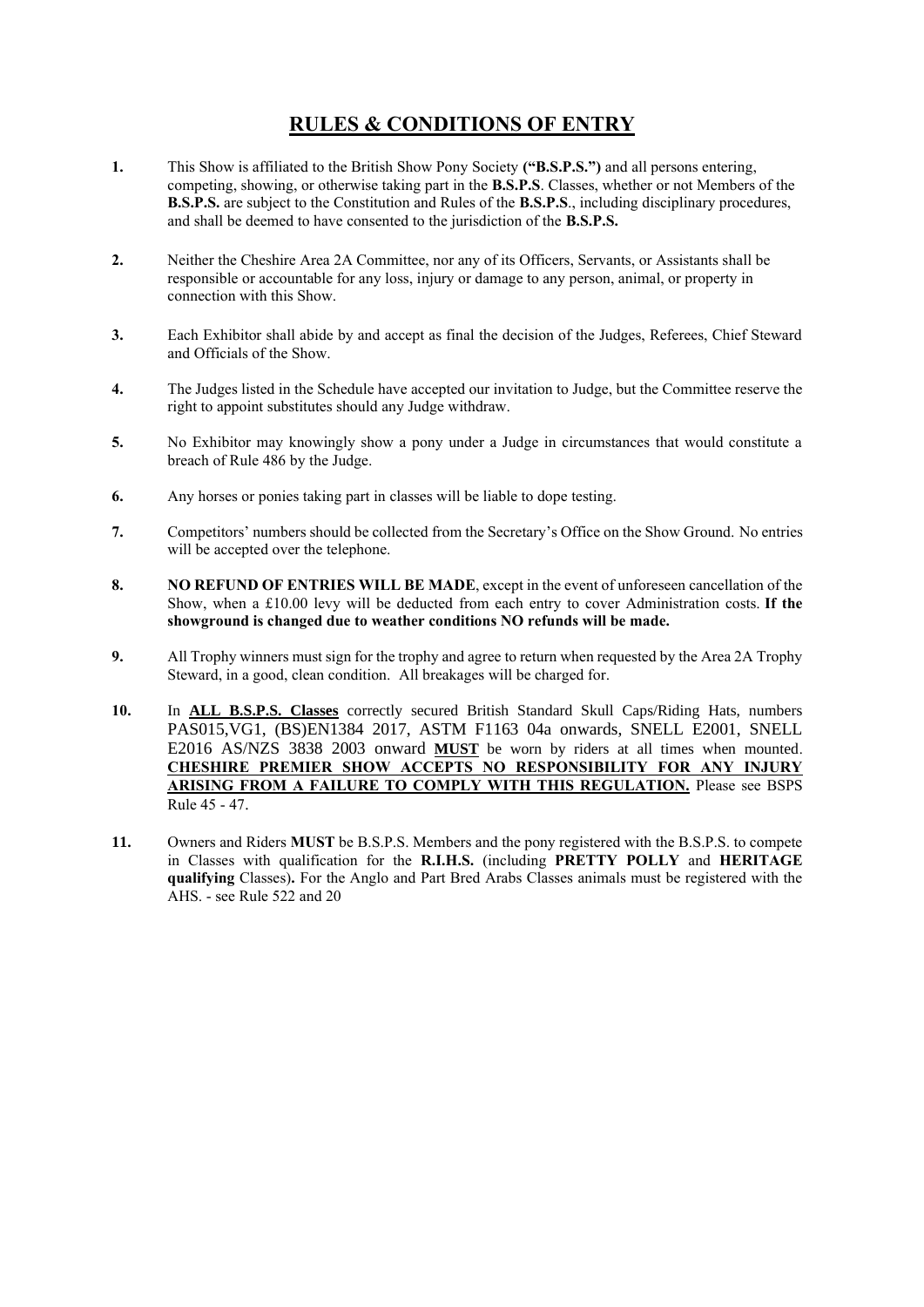#### **QUALIFICATION FOR THE B.S.P.S. SUMMER CHAMPIONSHIPS**

This Show is a Qualifier for the 2022 B.S.P.S. Championship Show, to be held at Arena UK, Grantham. 1<sup>st</sup> and 2nd prize winners in the following Classes: Open Lead Rein, Open First Ridden Open 128cms, 138cms and 148cms Show Ponies.

1st and 2nd prize winners in the following Classes: Open Nursery Stakes, Open 133cms, 143cms and 153cms, W.H.P, Open 122cms, 133cms, 143cms and 153cms SHP.

1st, 2<sup>nd,</sup> and 3rd prize winners in the following Classes: Cradle Stakes, Open Intermediate Classes including Mixed height Intermediate.

MIXED HEIGHT OPEN CLASSES - The  $1<sup>st</sup>$ ,  $2<sup>nd</sup>$ ,  $3rd$ , and 4th placed ponies will qualify.

# **QUALIFICATION FOR THE ROYAL INTERNATIONAL HORSE SHOW B.S.P.S. CLASSES**

This Show is a Qualifier for the Royal International Horse Show, to be held at the All-England Course, Hickstead, Sussex July 2022. The highest placed pony, not already qualified, from the first THREE ponies will qualify in the following Classes:

Open Lead Rein, Open First Ridden. Open 128cms, 138cms and 148cms Show Pony.

Open Nursery Stakes. Open 133cms, 143cms and 153cms. Working Hunter Pony.

Lead Rein Hunter Type. Open 122cms, 133cms, 143cms and 153cms Show Hunter Pony.

Open Intermediate Show Riding not exceeding 153cms. Open Intermediate Show Riding not exceeding 158cms. Open Intermediate Show Hunter & Working Hunter.

Pretty Polly Heritage M&M Ridden Mixed Breeds.

Pretty Polly Mixed Height Show Pony. Pretty Polly Mixed Height Show Hunter Pony Class. Pretty Polly Int SH/SRT Class.

Heritage Ridden Classes.

Anglo and Part Bred Arab not exceeding 148cms and exceeding 148cms Classes.

### **QUALIFICATION FOR THE BLUE RIBAND PONY OF THE YEAR**

This Show is a Qualifier for the **B.S.P.S. BLUE RIBAND PONY OF THE YEAR** to be held at the B.S.P.S. Summer Championship Show. The 1<sup>st</sup> & 2<sup>nd</sup> prize winners in Open Leading Rein and First Ridden. Open 128cms., 138cms., and 148cms. Show Pony classes.

Open 122cms., 133cms., 143cms., and 153cms. Show Hunter Pony classes.

Open 133cms., 143cms., and 153cms. WHP, Intermediate WH, Intermediate SRT. and SH Classes

#### **QUALIFICATION FOR THE BSPS "BINKS FAMILY" CHAMPION OF CHAMPIONS**

This Show is a Qualifier for the B.S.P.S. Binks family Champion of Champions to be held at the B.S.P.S. Summer Championship Show. The first prize winners in the following classes will qualify Open LR, First Ridden, Open Lead Rein of Hunter Type, Open SP, Open WHP/WH, Open SHP, Int SH and SRT, Open Heritage Lead Rein, First Ridden, Ridden and WHP classes

#### **QUALIFICATION FOR THE BSPS WHITE COMPANY MINI WHP CHAMPION OF CHAMPIONS**

This Show is a Qualifier for the **B.S.P.S. The White Company Mini WHP Champion of Champions** to be held at the B.S.P.S. Summer Championship Show. The first prize winners in the Open Cradle and Nursery Stakes will qualify.

#### **QUALIFICATION FOR THE BSPS "Classic Services Group" CHALLENGE at B.S.P.S SUMMER CHAMPIONSHIPS**

This Show is a Qualifier for the **BSPS Classic Services Group Challenge**. Animals qualify by attending any BSPS affiliated show and competing in the appropriate class: Open Lead Rein, First Ridden, Open Show Ponies, Cradle Stakes, Nursery Stakes, Open Working Hunter Ponies, Open Show Hunter Ponies, Lead Rein of Hunter Type and Open Intermediate SH, SRT and WH and all Open Heritage Classes that have not qualified for the 2022 Horse of the Year Show in the appropriate Class, will qualify. If, after qualifying, a pony qualifies for the Horse of the Year Show it will forfeit its qualification for the **"BSPS Classic Services Group Challenge."**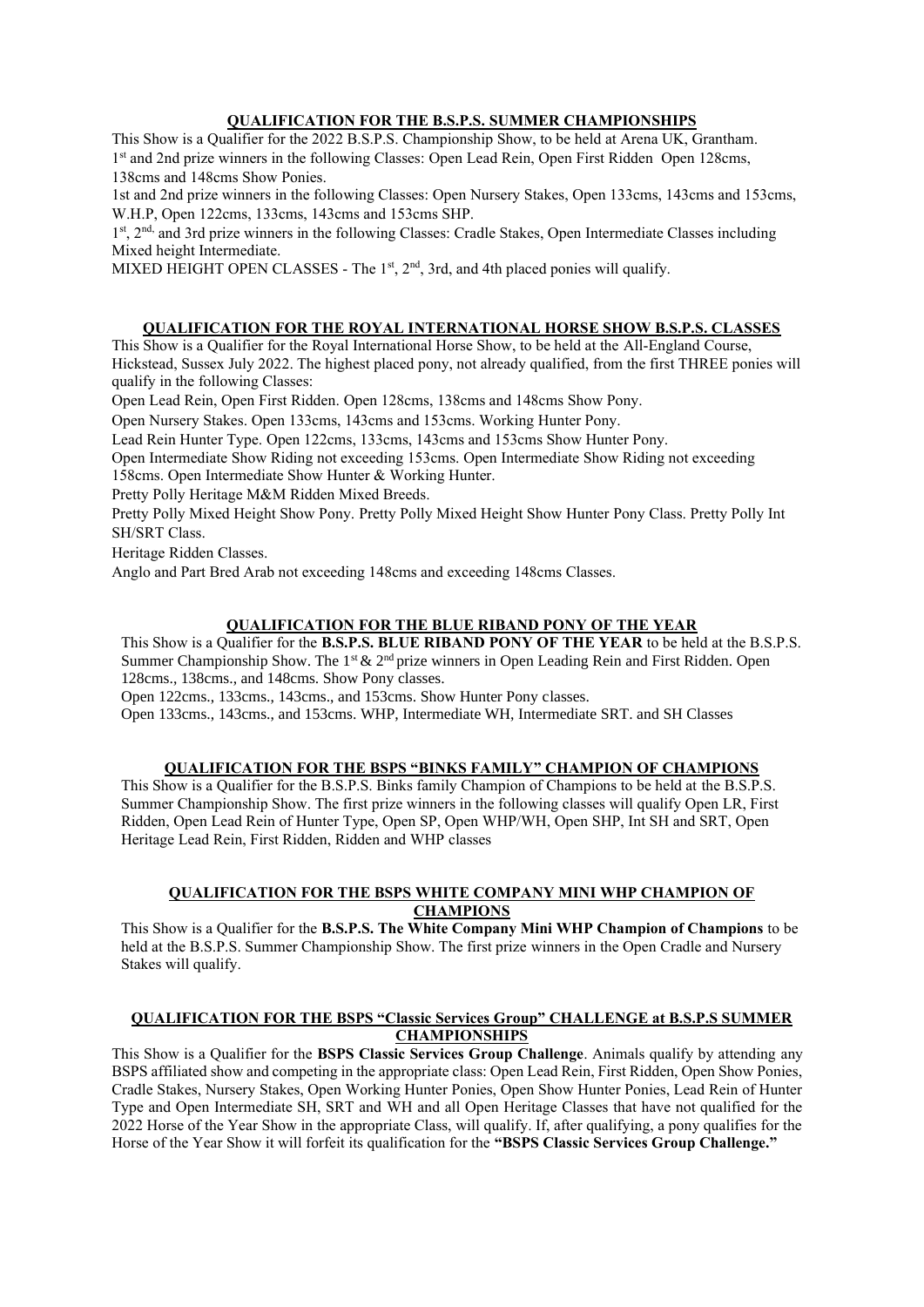#### **QUALIFICATION FOR THE BSPS "Black Country Saddles Best Rider"**

B.S.P.S. "Black Country Saddles" Best Rider competitions for riders 25 years and under will be at All B.S.P.S. Affiliated Shows with a final at the B.S.P.S. Summer Championships. For further details contact your Area Chairman.

**NOVICE CLASSES** - For all Novice Rules, please see the 2022 B.S.P.S. Rule and Show Handbook. **RESTRICTED CLASSES** – For rules see 2022 BSPS Rule & Show handbook.

**PRETTY POLLY CLASSES -** Please refer to the **Rules** in the current **B.S.P.S. Rule Book** for further clarification.

**PRETTY POLLY (RIHS) CLASSES** - Run under B.S.P.S. Pretty Polly Rules.

#### **THE BRITISH SKEWBALD AND PIEBALD ASSOCIATION - QUALIFICATION FOR THE ROYAL INTERNATIONAL HORSE SHOW AND THE WORLD CHAMPIONSHIPS OF COLOUR NATIONAL CHAMPION OF CHAMPIONS 2022**

Classes 45-46 are affiliated to the British Skewbald & Piebald Association and are qualifiers for the Royal International Horse Show, Hickstead 2022 and the BSPA WCC in September. Classes will be judged under BSPA rules – download from [www.bspaonline.com.](http://www.bspaonline.com/) All horses/ ponies must be registered, and all owners and riders must be BSPA members prior to the show. Rider's age taken from 1st January. Membership and qualification cards must be carried in the ring by competitors and produced as required for inspection or signature. Failure to do so will mean disqualification. Spurs may not be worn in any pony Class. Ponies 153cms and under (Shetland's exempt) must possess a current JMB height certificate. All stallions must be graded and licensed by BSPA or hold a BSPA Showing Permit (contact BSPA for Stallion showing permit information) for 2022 and have a BSPA stallion ID card and wear BSPA Stallion ID Disc. No rider under 14 may exhibit a stallion in any Class. No competitor / owner / horse may compete in this Class or enter the ring without current 2021 membership of BSPA and a RIHS qualification card. **Qualification:** 1 st place and the next unqualified competitor standing  $2^{nd}$  or  $3^{rd}$  qualify from each Class. No competitor may qualify lower than  $3^{rd}$ place. Skewbald & Piebald horses / ponies only.

Highest placed amateur and highest placed junior in each Class qualify for the Amateur and Junior Supreme Championship finals to be held at BSPA World of Colour Championships September 2022, College Equestrian Centre, Keysoe, Bedfordshire. Cards to be shown and qualification card signed. BSPA Office: 01354 638226, email: [bspashows@aol.com](mailto:bspashows@aol.com)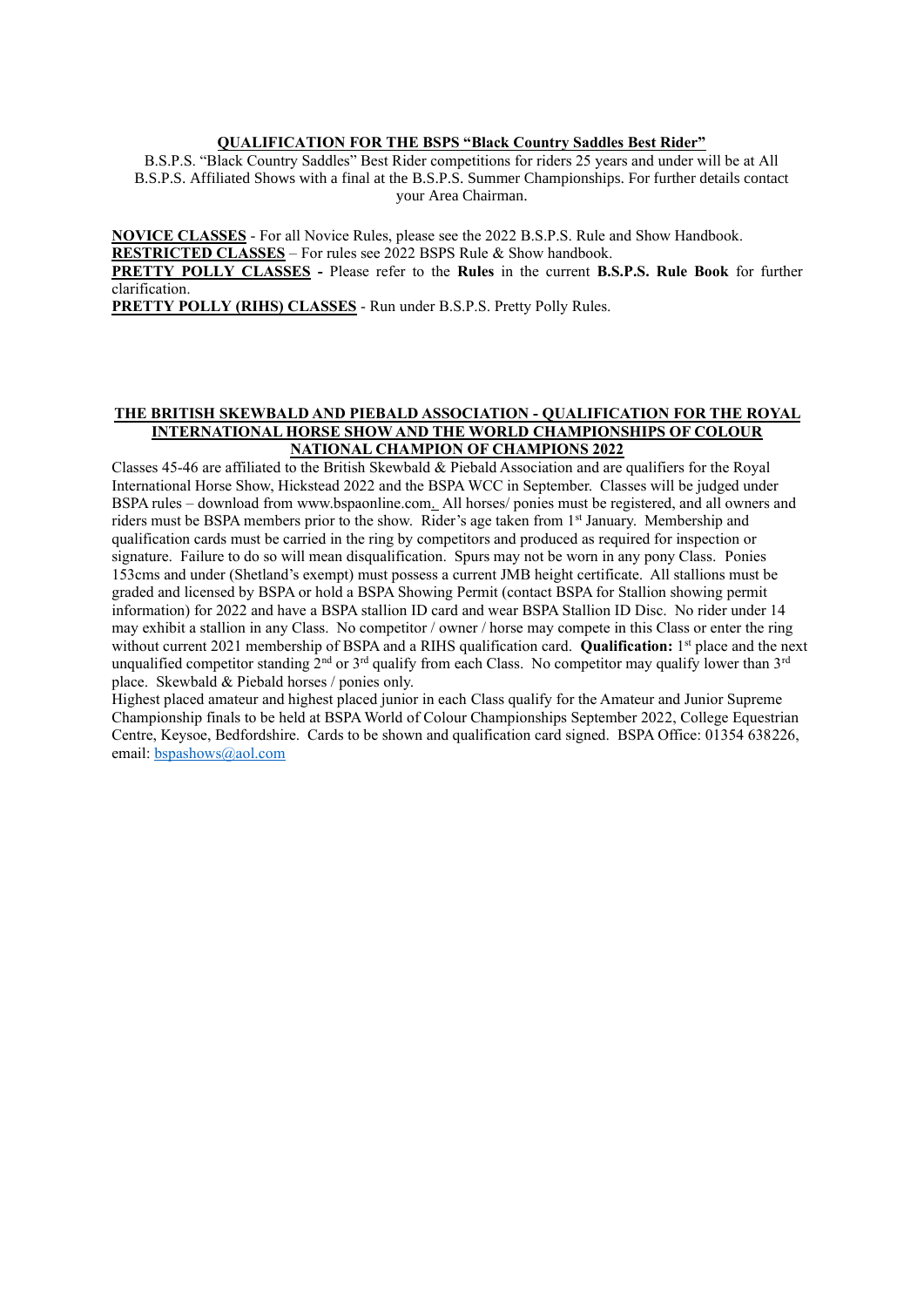#### **QUALIFICATION FOR THE ROYAL INTERNATIONAL HORSE SHOW – British Show Horse Association Rulings for BSHA Classes**

Held under the rules of the British Show Horse Association. Horses must be registered with the Association and all Owners, Exhibitors and Riders must be Association Members. Riders must be 15 years of age or older. Registration numbers must be quoted on entry form. Classes 47-53 are qualifiers for the Royal International Horse Show. The first prize winner will qualify to compete at the final. If already qualified the second will qualify, if the first and second are already qualified then the third will go forward. Horses competing at the RIHS and qualifying shows in Hunter sections of The Sport Horse Breeding of Great Britain at their Affiliated Shows cannot compete in Hack, Cobs and Riding Horse Classes at the same show, on the same day and vice versa. This does not apply to SHB (GB) Ridden Sport Horse Classes. The 1st or highest placed prize winners in each Open Affiliated class will qualify to compete in the BSHA Classic of the Year Final. The Finals will be held at the BSHA Hunter & National Championship Shows in September 2022.

The BSHA offer a Novice, Young Rider and Amateur rosette in each Open Class and a Champion rosette for each section (with the exception of Open Working Show Horse & HOYS Hunter Classes).

RIHS AMATEUR QUALIFYING CLASSES Classes (54-57) are qualifiers for the inaugural Amateur Championships at The Royal International Horse Show. The highest placed unqualified horse in each section in each class in the Hack, Cob and Riding Horse classes will qualify for the RIHS Amateur final, with the two highest placed unqualified horses qualifying in the Maxi Cob class. The BSHA offer a Champion rosette to be awarded in the separate Amateur Championship. Please refer to rule 7b in the 2022 BSHA Rulebook. The Amateur qualifying classes may be entered on a day ticket, but qualification cannot be granted to those competing on a day ticket.

Competitors qualifying at this show for the Longines Royal International Horse Show  $26 - 31$  July 2022 must submit their entries ONLINE at: www.hickstead.co.uk/entries-results-schooling/longines-fei-jumpingnationscup-of-great-britain-at-the-longines-royal-international-horse-show/ Schedules will be available to download by 1st April and entries close on …….(closing date will be subject to change due to current COVID regulations).

Non-members may purchase up to a maximum of 2-Day Tickets per Exhibitor, per Horse, per Rider, per season. A Day Ticket will allow entry into Novice, Amateur, Young Rider, Home Produced, Working, In-Hand and Open Affiliated Classes only, **but will not allow entry into RIHS or HOYS qualifying Classes**. Horses registered on a Day Ticket do not require a JMB height certificate. Competitors can apply for a Day Ticket by downloading an application form or apply online on the BSHA website.

#### **Class 79 BSHA Working Show Horse**

All affiliated Open Working Show Horse Classes are qualifiers for the SEIB Working Show Horse of the Year Championship, to be held at the BSHA National Championship Show. The two highest placed horses, in the top five, not already qualified in each Open Working Show Horse Class, will qualify for the Championships; no Horse placed lower than fifth will qualify. Those Shows held after the 2022 National Championship Show will carry the qualification(s) forward to 2022; see BSHA Rulebook Rule 2iv for further information. Any Horse which is a Grade B Showjumper, Intermediate Eventer, or above, as of the 1st of January of the current year, is not eligible to compete in any Working Show Horse Class. A Rider may ride up to two horses in the jumping phase but must then select one horse to take through to the Ride and Conformation phases (if required). No change of Rider is allowed. Horses may wear protective boots, of a plain colour for the jumping phase only; no weighted boots are permitted; no change of tack is permitted between jumping and flat phases.

#### **(A) Height of Fences**

Jumps: Open: Minimum 2'9 maximum 3'0, maximum spread 3'0

Please note that the height of the jumps may be raised at the National Championship Show at the discretion of the course Builder/Show Director.

#### **(B) Scoring**

| $\sim$     |                                 |    |  |
|------------|---------------------------------|----|--|
| Scoring:   | Jumping                         | 40 |  |
|            | Style                           | 20 |  |
|            | Conformation, movement and type | 20 |  |
|            | Ride and manners                | 20 |  |
| Penalties: | Knockdown                       | 10 |  |
|            | 1 <sup>st</sup> Refusal         | 15 |  |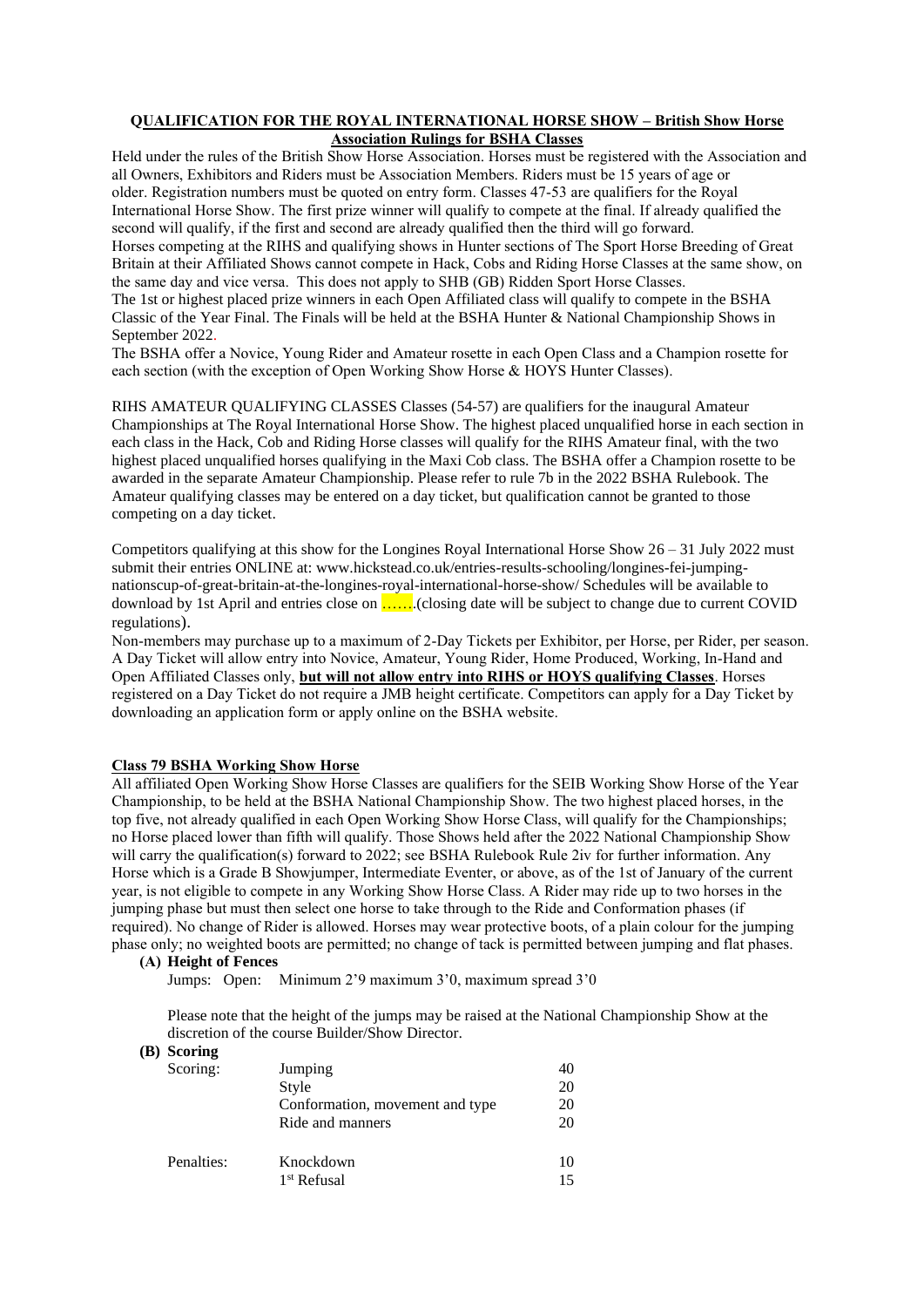2 nd Refusal 20 3rd Refusal Fall of Horse/Rider or Error of Course Elimination

**(C) Working Show Horse Judging:** to be judged on conformation, ride, jumping and style. Movement, type, and manners will all be considered. Judges should ask the Class to gallop (conditions permitting). Exhibits should be judged under the same procedure as Working Hunters and they should be well schooled. Judges should satisfy themselves the course and fences are in keeping with the Association's recommendations. Working Show Horse courses are not to be walked by the Competitors until the Judge/s have given permission. In the event of a tie, the Conformation mark will take precedence, followed by the Ride mark, followed by the Style mark. There must be no alteration to the "Marks" without good reason and any alterations must be signed by all Judges. Judges must check the "Marks" are correct, sign the Score Sheets, before the results are announced.

**Elimination** 

#### **SPORT HORSE BREEDING of GREAT BRITAIN QUALIFICATION FOR THE ROYAL INTERNATIONAL HORSE SHOW – RIDDEN HUNTERS**

This Show is a Qualifier for the 2022 Royal International Horse Show to be held at the All-England Course, Hickstead, Sussex in July 2022. Competitors qualifying at this show for the Longines Royal International Horse Show July 2021 must submit their entries online within 48 hours of qualifying.

All Hunter Classes will be judged under the 2022 Rules of the Sport Horse Breeding of Great Britain. Classes 58- 61, 63-65 & 82 are qualifying events for the 2022 R.I.H.S. and only horses Registered on the 2022 Show Hunter Register are eligible to enter. REGISTRATION numbers MUST be quoted on entry forms & owners & members must be members of the society. The two highest placed horses in Classes 58-61 & 63 will qualify to enter the R.I.H.S. No horse lower than 2nd in its Class will qualify. Amateur Hunter Classes 64-65 In the Lightweight section, the two highest placed smalls and the two highest placed lightweights will qualify and in the heavyweight section the two highest placed middleweights and the two highest placed heavyweights will qualify. **REFER TO 2022 RULE BOOK FOR NEW AMATEUR STATUS RULING FOR THE CURRENT YEAR**

Day Ticket = £36 (this entitles competitors to compete at a maximum of 1 show in the year at £36 per show– it covers owners and rider membership together with horse registration for that show)

In the working Hunter Class (77) the three highest placed horses will qualify unless they have already done so. No horse lower than third will qualify. If there is a working hunter championship made up of the first & second prize winners from the light & heavyweight working hunter Classes respectively, these four horses will qualify for RIHS, unless they have already done so.

In relation to Headwear - It is strongly recommended that competitors aged 18 or over wear correctly secured Skull Caps/Riding Hats that meet one of the following current Safety Standards: All PAS015, VG1, (BS) EN 1384 2017, ASTM F1163 04a onwards, SNELL E2001, AS/NZS 3838 2003 onwards. Hats should have a plain cover, and may be black, navy blue or grey. Velvet covers are encouraged. It is mandatory for competitors under the age of 18 to wear such skull caps or hats. In the jumping phase of working hunter classes the aforementioned skull caps/riding hats must be worn

### **ANY COMPETITOR NOT ADHERING TO THIS WILL BE ASKED TO LEAVE THE RING/CLASS.**

# **Class 82**- **Ridden Working Hunter Horse**.

WORKING HUNTER, A mare or gelding or stallion (competing Stallions must have a white and blue ribbon displayed in their tail or a stallion disc displayed) four years old and over exceeding 148cm (14.2hh approx.) to be judged in accordance with the rules herein set out (2022).

Grade A Show Jumpers and Advanced Event horses are not eligible to compete in these classes. Any horse which has qualified as a Grade A Show Jumper or Advanced Event Horse as at the 1st January in the current year is not eligible to compete in Working Hunter Classes (2022).

**The Maximum total points available is 100. This is made up of: Jumping points = Max 40 points, Style & Performance whilst Jumping = Max 20 points, Ride = Max 20 points, Conformation = Max 20 points.**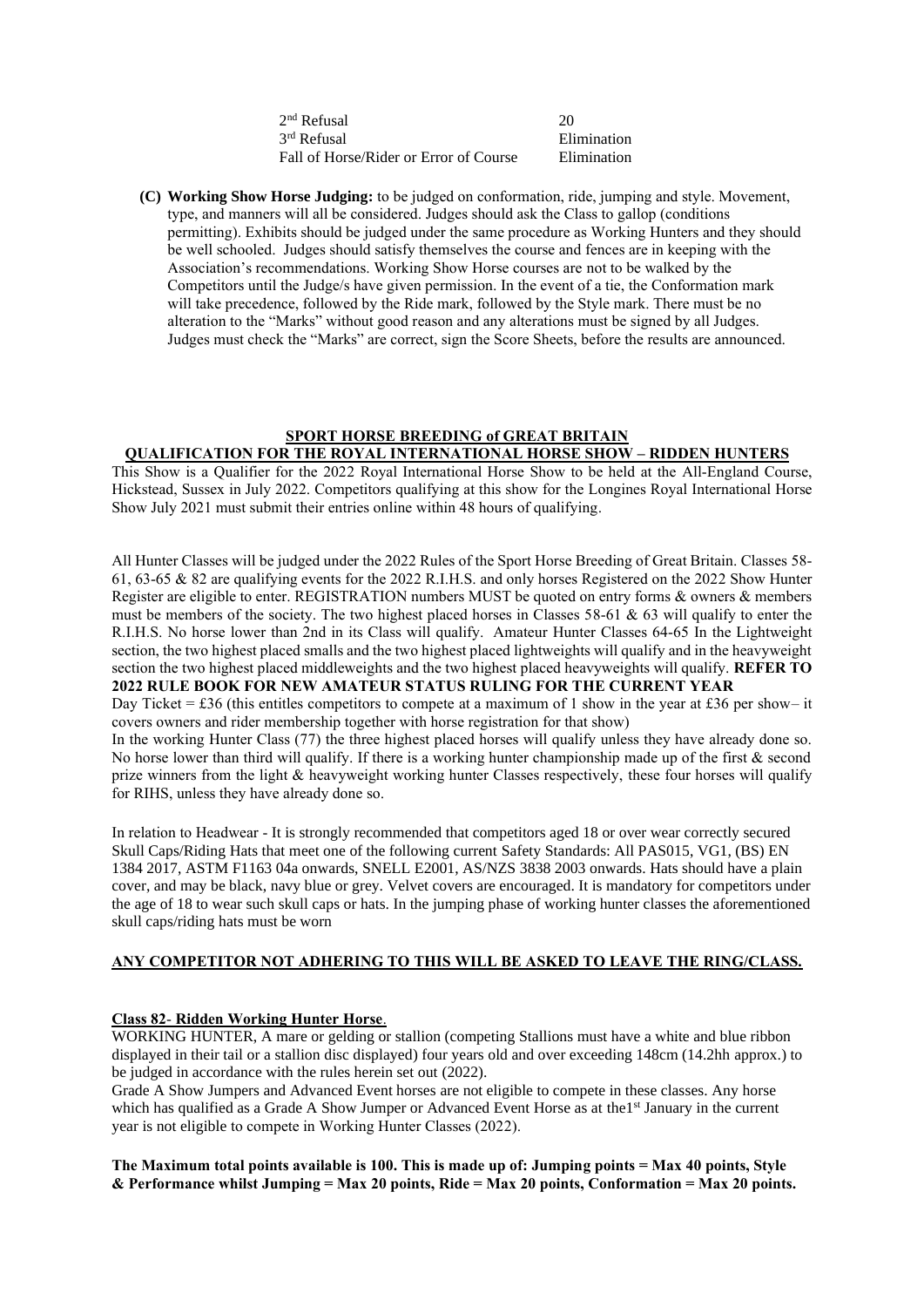Fences to be a minimum of 8 and a maximum of 12 in number and a maximum height of 1.14m (3ft 9ins) at the discretion of the Judges. Fences should have a natural appearance and not be easily dislodged. No un-numbered obstacle can be included in the course. The manner of going to be taken into account. No change of rider or tack will be allowed (unless a horse is ridden under side-saddle, in which case, in order to allow the judge to ride, the saddle may be changed for the riding phase only). A rider can ride up to two horses in the jumping phase but then must select only one horse to take forward into the ride and conformation section if so required (no change of rider is allowed). A safety hat according to Rule 3.9(D) of the current BSHA Rule Book must be worn by all competitors in the jumping phase of Working Hunter Classes. Skull caps must have a navy blue or black cover. No hind boots or bandages of any description are allowed in the collecting ring, warm up or in the actual class.

On completion of the jumping phase **all clear rounds** and any other horses the judges may require should be asked to return to the ring. If a horse positively stops, ceases to go forwards at any time during its jumping round, or turns its quarters to a fence, or has a complete turnaround these constitute refusals. If a horse jumps the incorrect fence out of a pen or lane it will be eliminated. Horses displaying continued disobedience or horses leaving the ring whether mounted or dismounted will be eliminated.

#### **Penalties:**

| 15                                                                         |  |  |
|----------------------------------------------------------------------------|--|--|
| 20                                                                         |  |  |
| Elimination                                                                |  |  |
| Jumping Knockdown (BS Rules apply for the definition of a knockdown)<br>10 |  |  |
| Elimination                                                                |  |  |
|                                                                            |  |  |

Where there are two Classes scheduled, the division of weights should be:

**Lightweight**: Mare, gelding or stallion, 4 years old or over, exceeding 148cms capable of carrying 12 stone 7lbs and under. Small Hunters to be included in this category.

**Heavyweight**: Mare, gelding or stallion, 4 years old or over, exceeding 158cms capable of carrying over 12 stone 7lbs. Middleweight Hunters to be included in this category.

#### **Failure to jump in the correct section will result in elimination.**

Horses with minus scores *may not* be required for the second phase of the class *at the discretion of the Judge. Under no circumstances should a horse with a minus score be in a qualifying position.*

Horses must not be ridden by the judge in the same ring and at the same time as other horses are jumping. Suitable fences of natural appearance must be available. Judges will not jump horses in Working Hunter classes.

#### **40 points are awarded for the Ride and Conformation. If there are two judges, Judge A awards up to a maximum score of 20 for Ride and Judge B awards up to a maximum score of 20 for conformation.**

In the event of a tie in marks, the conformation mark will take precedence, followed by the ride mark, followed by the style mark. Judges should satisfy themselves that the course and fences are in keeping with the Society's recommendations, and Shows should allow time for this. Working Hunter courses are not to be walked by competitors until the Judge has given permission. There must be a change of course between Novice, Restricted Open and Open Working Hunter classes.

**WORKING HUNTER CHAMPIONSHIPS** – In working Hunter Championships jumping marks should be taken into consideration.

#### **Class 80 NOVICE WORKING HUNTER (run under SHB(GB) rules)**

A mare, gelding or stallion (competing Stallions must have a red, white and blue ribbon displayed in their tail) four years old and over not to have won a total of £200, excluding championship prize money, (or equivalent values) in prize money in any SHB(GB) affiliated Working Hunter Class, or more than 5 BE points or 200 BS points, at home or equivalent abroad before 1st January in the relevant year. Fences in Novice Working Hunter Classes should have a minimum height of 0.85m (2'9") and a maximum height of 1.00m (3'3").

Working Hunters may compete 'Hors Concours' in Novice Working Hunter Classes in the jumping phase only at the discretion of the show secretary but the horse cannot compete in any other Working Hunter Classes for the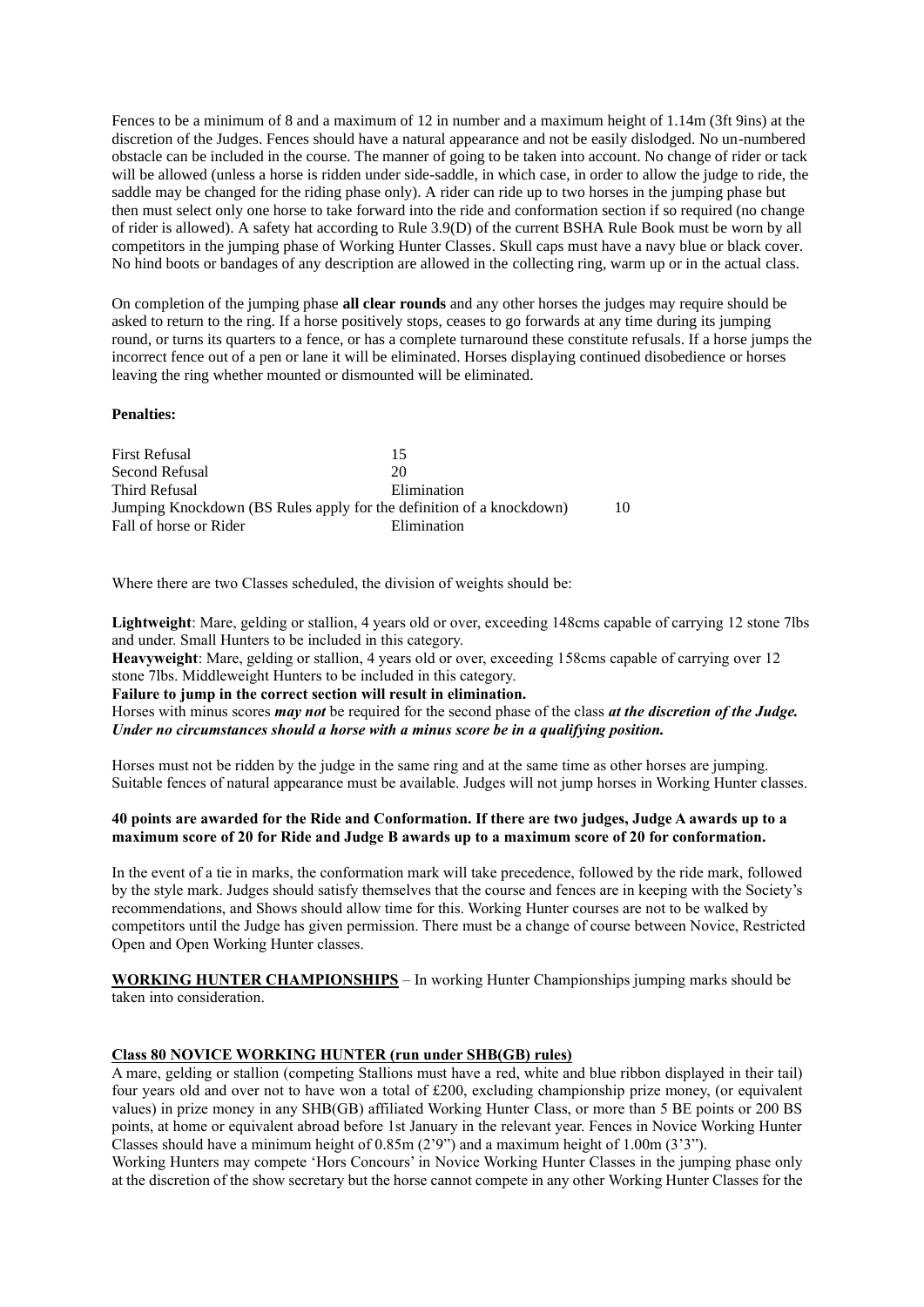duration of that show.

There must be a change of course between Novice, Restricted Open and Open Working Hunter Classes.

#### **Class 81 RESTRICTED OPEN WORKING HUNTER (run under SHB(GB) rules)**

A mare or gelding or stallion (competing Stallions must have a red, white and blue ribbon displayed in their tail) four years old and over not to have won a total of £400, excluding championship prize money, (or equivalent values) in prize money in any Working Hunter Class, or more than 25 BE points or 400 BS points at home or equivalent abroad before 1st January in the relevant year. Maximum height of fences 3'6" (1.07m).

Working Hunters may compete 'Hors Concours' in Restricted Open Working Hunter Classes in the jumping phase only at the discretion of the show secretary but the horse cannot compete in any other Working Hunter Classes for the duration of that show.

Competitors must wear a skull cap or hat and safety harness according to the current approved BSI or European Standard must be worn by ALL competitors in the jumping phase of Working Hunter Classes. Skull caps must have a navy blue or black cover.

No hind boots or bandages of any description are allowed in the collecting ring, warm up or in the actual class.

#### **S.H.B. (G.B) in the North-West – Ridden Points Competition.**

The following Classes at the show: WORKING HUNTER; RIDDEN SPORT HORSE; RIDDEN HUNTER; RIDDEN IRISH DRAUGHT, are included in the S.H.B(GB) in the North West Ridden Points Competition. Points will be awarded to  $1<sup>st</sup> - 4<sup>th</sup>$  places in each Class. Horses can compete in any of the above Classes. An award will be made to the horse attaining the highest number of points overall. To qualify horses that are not registered at the time of the show **must** be registered or over stamped with SHB (GB) by September 2022.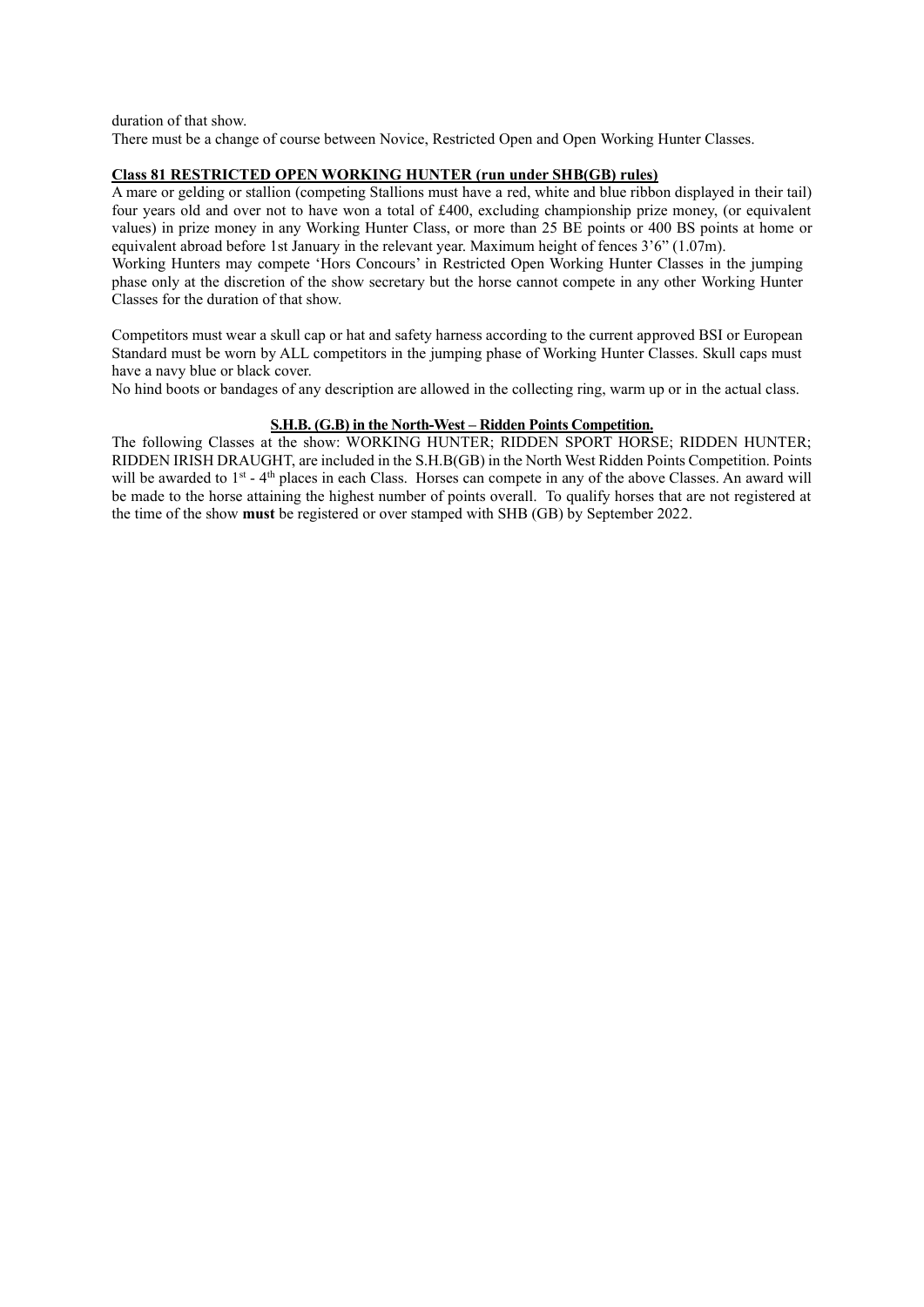#### **QUALIFICATION FOR THE NORTH OF ENGLAND SHOW 25th June 2022**

**THE 'NORTH OF ENGLAND' SUPREME RIDDEN COLOURED CHAMPIONSHIP**

The Final to be held at the NORTH OF ENGLAND SUMMER SHOW **[www.northofenglandshows.co.uk](http://www.northofenglandshows.co.uk/)**

On 26<sup>th</sup> June 2022

PRIZE MONEY (at the Final)

 $1<sup>st</sup>$  **-** £1000,  $2<sup>nd</sup>$  **-** £400,  $3<sup>rd</sup>$  - £100,  $4<sup>th</sup>$  - £50,  $5<sup>th</sup>$  - £25,  $6<sup>th</sup>$  - £25,  $7<sup>th</sup>$  - £25,  $8<sup>th</sup>$  - £25.

**Sashes to the Champion and Reserve Rosettes to all other prize winners and finalists**

#### **THE CHAMPION & RESERVE will qualify**

Only the Champion & Reserve Champion will qualify.

Exhibitors who qualify for the final will be sent details directly from:

The Secretary, North of England Summer Show, Blue Slate Stables, Showley Rd., Clayton-le-Dale, Lancs, BB1

9DP

#### **THE 'ANDREWS FAMILY' SUPREME RIDDEN MOUNTAIN & MOORLAND CHAMPIONSHIP**

The Final to be held at the NORTH OF ENGLAND SUMMER SHOW

On 26th June 2022

Kindly sponsored by The Andrews Family

PRIZE MONEY (at the Final)

 $1<sup>st</sup>$  **-** £1000, 2nd - £400  $3<sup>rd</sup>$  - £100, 4<sup>th</sup> - £50, 5<sup>th</sup> - £25, 6<sup>th</sup> - £25, 7<sup>th</sup> - £25, 8<sup>th</sup> - £25.

**Sashes to the Champion and Reserve Rosettes to all other prizewinners and finalists**

#### **THE CHAMPION OPEN RIDDEN M & M will qualify**

If the Champion has already qualified then the Reserve Champion will go forward. Only the Champion or Reserve Champion will qualify.

Exhibitors who qualify for the final will be sent details directly from:

The Secretary, North of England Summer Show, Blue Slate Stables, Showley Rd., Clayton-le-Dale, Lancs, BB1

9DP

**'THE GRIBBIN FAMILY.' SUPREME RIDDEN PONY CHAMPIONSHIP**

The Final to be held at the NORTH OF ENGLAND SUMMER SHOW **[www.northofenglandshows.co.uk](http://www.northofenglandshows.co.uk/)** On 25<sup>th</sup> June 2022

Kindly sponsored by '**The Gribbin Family'** 

PRIZE MONEY (at the Final)

 $1<sup>st</sup>$  **-** £1000,  $2<sup>nd</sup>$  **-** £400 3<sup>rd</sup> - £100, 4<sup>th</sup> - £50, 5<sup>th</sup> - £25, 6<sup>th</sup> - £25, 7<sup>th</sup> - £25, 8<sup>th</sup> - £25.

**Sashes to the Champion and Reserve Rosettes to all other prize winners and finalists THE SHOW PONY CHAMPION will qualify**

If the Champion has already qualified then the Reserve Champion will go forward. Only the Champion or Reserve Champion will qualify.

Exhibitors who qualify for the final will be sent details directly from:

The Secretary, North of England Summer Show, Blue Slate Stables, Showley Rd., Clayton-le-Dale, Lancs, BB1

9DP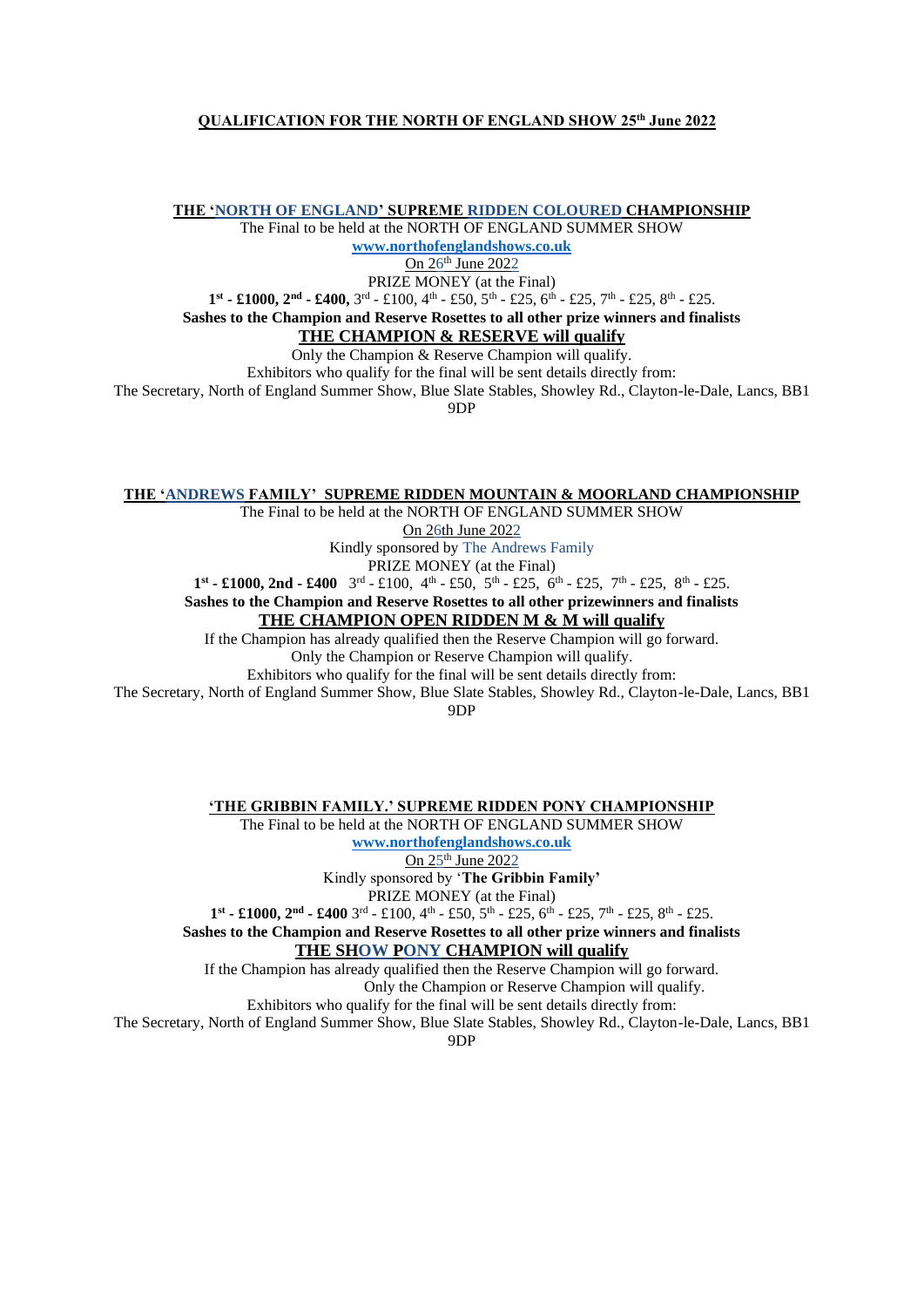#### **QUALIFICATION FOR THE NORTH OF ENGLAND SHOW 25th June 2022**

**THE 'COLOSSO FAMILY' SUPREME AMATEUR RIDDEN SHOW HORSE CHAMPIONSHIP**

The Final to be held at the NORTH OF ENGLAND SUMMER SHOW

On 25<sup>th</sup> June 2022

Kindly sponsored by **Kim & Adrian Colosso**

PRIZE MONEY (at the Final)

**1 st - £1000, 2nd - £400** 3 rd - £100, 4th - £50, 5th - £25, 6th - £25, 7th - £25, 8th - £25.

**Sashes to the Champion and Reserve Rosettes to all other prize winners and finalists**

**THE WINNERS IN THE AMATEUR HUNTER, HACK, RIDING HORSE, COB & MAXI** 

#### **COB CLASSES will qualify**

Only the First will qualify.

Exhibitors who qualify for the final will be sent details directly from:

The Secretary, North of England Summer Show, Blue Slate Stables, Showley Rd., Clayton-le-Dale, Lancs, BB1 9DP

**THE 'BRYONY GRIBBIN' SUPREME PRETTY POLLY RIDDEN CHAMPIONSHIP**

The Final to be held at the NORTH OF ENGLAND SUMMER SHOW

**[www.northofenglandshows.co.uk](http://www.northofenglandshows.co.uk/)**

On 25<sup>th</sup> June 2022

Kindly sponsored by **'The Gribbin Family'**

PRIZE MONEY (at the Final)

 $1<sup>st</sup>$  **-** £1000,  $2<sup>nd</sup>$  **-** £400,  $3<sup>rd</sup>$  - £100,  $4<sup>th</sup>$  - £50,  $5<sup>th</sup>$  - £25,  $6<sup>th</sup>$  - £25,  $7<sup>th</sup>$  - £25,  $8<sup>th</sup>$  - £25.

**Sashes to the Champion and Reserve Rosettes to all other prize winners and finalists**

# **THE PRETTY POLLY SUPREME CHAMPION will qualify**

If the Champion has already qualified then the Reserve Champion will go forward. Only the Champion or Reserve Champion will qualify.

Exhibitors who qualify for the final will be sent details directly from:

The Secretary, North of England Summer Show, Blue Slate Stables, Showley Rd., Clayton-le-Dale, Lancs, BB1

9DP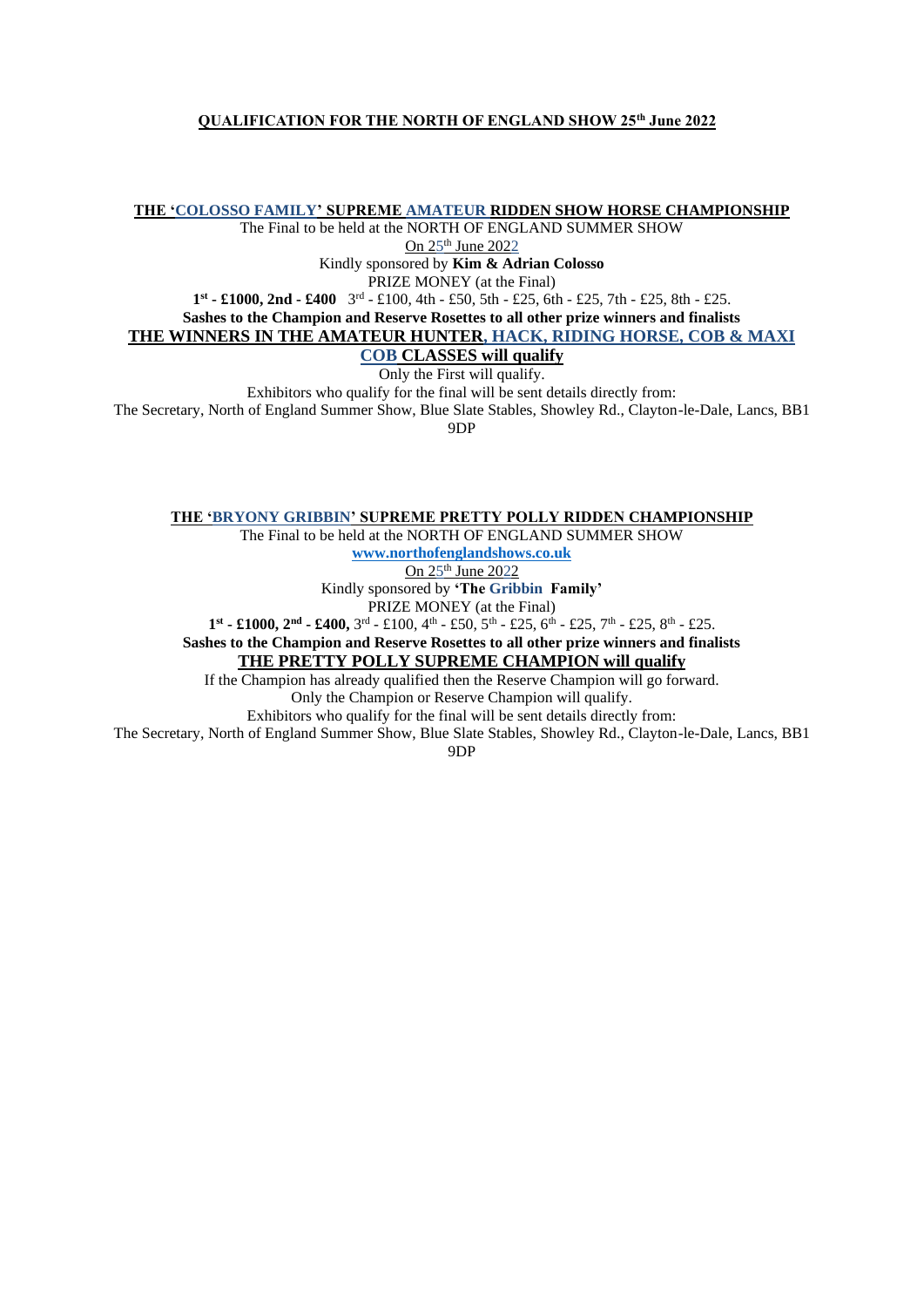# **Entry Fees & Prize Money**

**Classes**: 1-13, 17, 41-44, 62, 66-78, 79-81, 88 Entry Fee Online £20.00, Late Entries £25.00 Prize Money £10, £3, £2 Less than 6 entries  $1<sup>st</sup>$  place only to receive prize money **Classes:** 14-16, 18-32, 33-40, 45-46, 47-57, 58-61, 63-65, 82-87 Entry Fee Online £40.00, Late Entries £60.00 Prize Money £25, £10, £5 Less than 6 entries  $1<sup>st</sup>$  place only to receive prize money *Entry fee includes a £10.00 levy per entry for the Royal International Horse Show*

*All entries are subject to a £2 admin fee First Aid £3 per competitor.* 

Online entries close Thursday  $14<sup>th</sup>$  April – Midnight, after this time entries are subject to the late entry fee.

Under no circumstances will entries be changed, substituted, or amended once received.

# **ROSETTES TO 6TH PLACE IN ALL CLASSES**

# **'RTS Rogers Truck Service' Supreme Working Hunter Championship** Supreme Working Hunter Champion – a jump kindly supplied by Doodle Jumps

# **'The Trebble Family' Pretty Polly Supreme**

Supreme Champion - Reserve Champion

# **'Freestep' BSPS Area 2a Supreme Championship**

2A Members Supreme

(Champion to qualify for the 'Best of the Best' Area Supreme Championship to be held at the 2022 Summer Championship Show)

(Qualifier for The BSPS "Black Country Saddles" Area Best Rider Championships to be held at the 2022 Summer Championship Show)

**'Nick Brookes Group' Supreme Championship**

Supreme Champion Reserve Champion

*Prize Money to be collected on the day – any money not collected on the day will be forfeited.*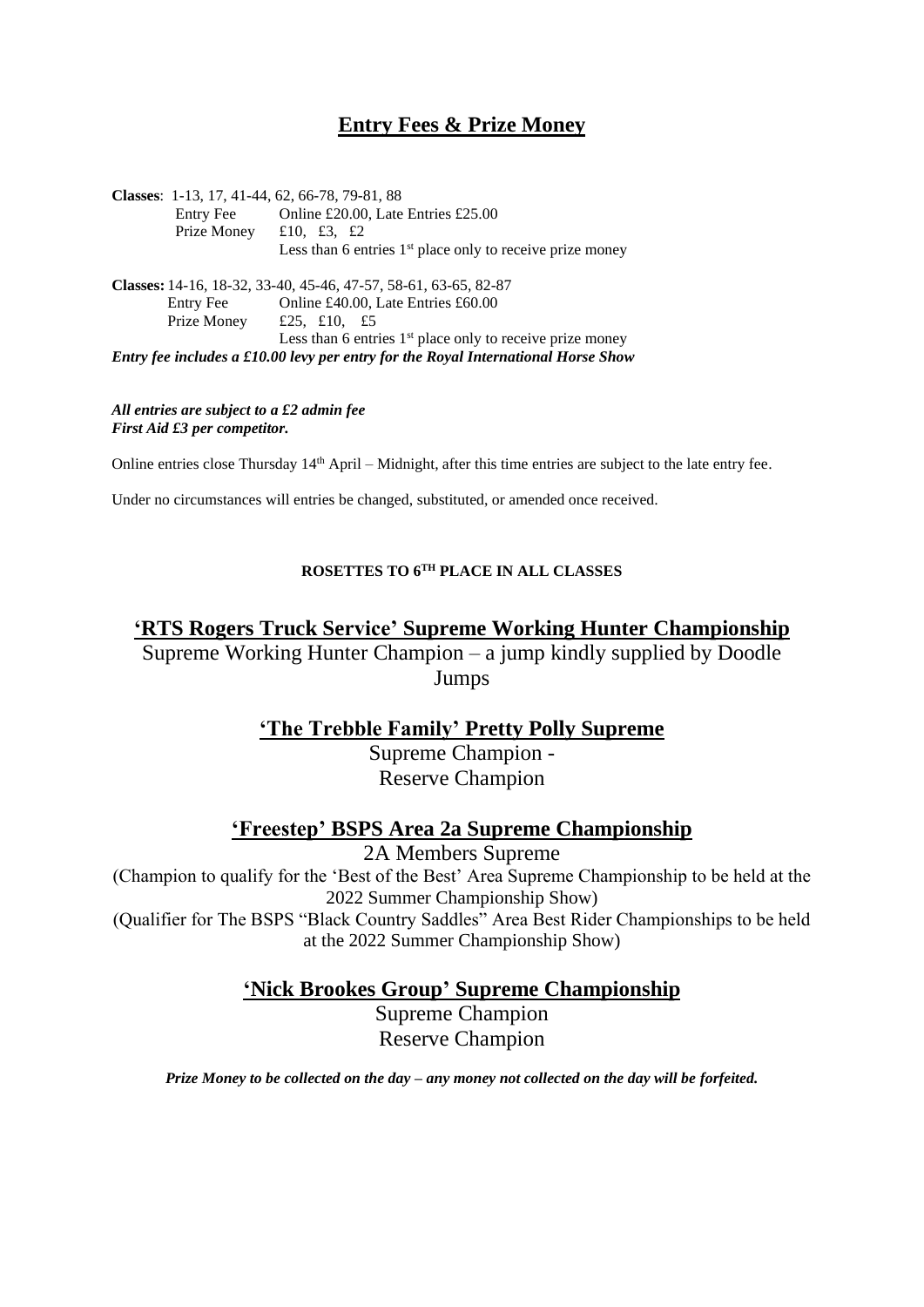# **Ring 1 - Pretty Ponies Ring – 8am Novice & Pretty Polly Classes**

# **Judge: Miss J Ely (Yorkshire)**

| Class 1            | <b>Open Show Ponies</b><br>THE BSPS OPEN MIXED HEIGHT RESTRICTED SHOW PONY - Kindly Sponsored                                                                          |
|--------------------|------------------------------------------------------------------------------------------------------------------------------------------------------------------------|
|                    | by Angelina Grace Contemporary Hair                                                                                                                                    |
|                    | Mare or gelding, 4 years old or over, not exceeding 148cms. Riders must be the correct age<br>for the height of the pony they are riding.                              |
|                    |                                                                                                                                                                        |
| Class <sub>2</sub> | <b>Novice Show Ponies</b><br>THE BSPS NOVICE LEADING REIN PONY                                                                                                         |
|                    | Mare or gelding, 4 years old or over, not exceeding 122cms. Riders not to have attained their                                                                          |
|                    | 8 <sup>th</sup> Birthday before the 1 <sup>st</sup> of January 2022.                                                                                                   |
| Class 3            | THE BSPS NOVICE FIRST RIDDEN PONY                                                                                                                                      |
|                    | Mare or gelding, 4 years old or over, not exceeding 122cms. Riders not to have attained their<br>10 <sup>th</sup> Birthday before the 1 <sup>st</sup> of January 2022. |
|                    | <u>MINI NOVICE SHOW PONY CHAMPIONSHIP</u>                                                                                                                              |
|                    | For the 1 <sup>st</sup> & 2 <sup>nd</sup> place prize winners in classes 2 & 3<br>The Champion to compete in the 'Nick Brookes Group' Supreme Championship             |
|                    |                                                                                                                                                                        |
| Class 4            | THE BSPS 128cm NOVICE SHOW PONY                                                                                                                                        |
|                    | Mare or gelding, 4 years old or over, not exceeding 128cms. Riders not to have attained their                                                                          |
|                    | 13 <sup>th</sup> Birthday before the 1 <sup>st</sup> of January 2022.                                                                                                  |
| Class 5            | THE BSPS 138cm NOVICE SHOW PONY                                                                                                                                        |
|                    | Mare or gelding, 4 years old or over, exceeding 128cms but not exceeding 138cms. Riders not                                                                            |
|                    | to have attained their 15 <sup>th</sup> Birthday before the 1 <sup>st</sup> of January 2022.                                                                           |
| Class 6            | THE BSPS 148cm NOVICE SHOW PONY                                                                                                                                        |
|                    | Mare or gelding, 4 years old or over, exceeding 138cms but not exceeding 148cms. Riders not                                                                            |
|                    | to have attained their $17th$ Birthday before the $1st$ of January 2022.                                                                                               |
|                    | <b>NOVICE SHOW PONY CHAMPIONSHIP</b>                                                                                                                                   |
|                    | For the 1 <sup>st</sup> & 2 <sup>nd</sup> place prize winners in classes $4-6$                                                                                         |
|                    | The Champion to compete in the 'Nick Brookes Group' Supreme Championship                                                                                               |
|                    | <b>Novice Intermediates</b>                                                                                                                                            |
| Class 7            | THE BSPS MIXED HEIGHT NOVICE INTERMEDIATE SHOW RIDING TYPE                                                                                                             |
|                    | Mare or gelding, 4 years old or over, exceeding 146cms but not exceeding 158cms. Riders not                                                                            |
|                    | to have attained their $25th$ Birthday before the 1 <sup>st</sup> of January 2022.                                                                                     |
| Class 8            | THE BSPS NOVICE INTERMEDIATE SHOW HUNTER TYPE                                                                                                                          |
|                    | Mare or gelding, 4 years old or over, exceeding 148cms, but not exceeding 158cms. Riders                                                                               |
|                    | not to have attained their 25 <sup>th</sup> Birthday before the 1 <sup>st</sup> of January 2022.                                                                       |

### **NOVICE Intermediate CHAMPIONSHIP**

For the 1<sup>st</sup> & 2<sup>nd</sup> place prize winners in classes 7 & 8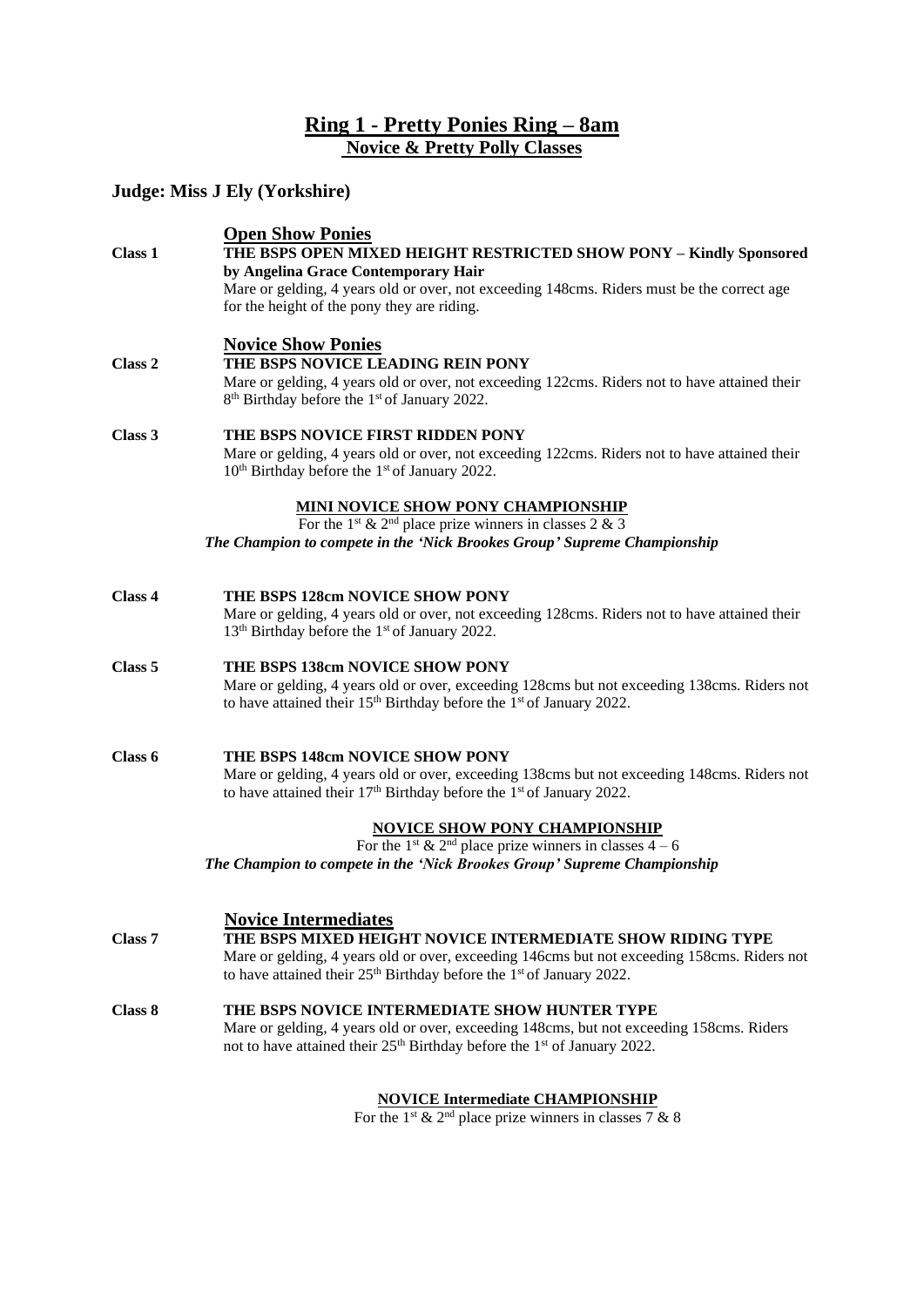# **Judge: Miss J Ely (Yorkshire)**

# **OPEN SHP Classes**

| Class 9  | THE BSPS OPEN MIXED HEIGHT RESTRICTED PONY OF SHOW HUNTER<br><b>TYPE</b>                                                                                                                     |  |  |
|----------|----------------------------------------------------------------------------------------------------------------------------------------------------------------------------------------------|--|--|
|          | Mare or gelding, 4 years old or over, not exceeding 153cms. Riders must be the correct age<br>for the height of the pony they are riding.                                                    |  |  |
|          | <b>Novice SHP Classes</b>                                                                                                                                                                    |  |  |
| Class 10 | THE BSPS 122CMS NOVICE PONY OF SHOW HUNTER TYPE                                                                                                                                              |  |  |
|          | Mare or gelding, 4 years old or over, not exceeding 122cms. Riders not to have attained their<br>$12th$ Birthday before the 1 <sup>st</sup> of January 2022.                                 |  |  |
| Class 11 | THE BSPS 133CMS NOVICE PONY OF SHOW HUNTER TYPE                                                                                                                                              |  |  |
|          | Mare or gelding, 4 years old or over, exceeding 122cms, but not exceeding 133cms. Riders<br>not to have attained their 14 <sup>th</sup> Birthday before the 1 <sup>st</sup> of January 2022. |  |  |
| Class 12 | THE BSPS 143CMS NOVICE PONY OF SHOW HUNTER TYPE                                                                                                                                              |  |  |
|          | Mare or gelding, 4 years old or over, exceeding 133cms, but not exceeding 143cms. Riders<br>not to have attained their 17 <sup>th</sup> Birthday before the 1 <sup>st</sup> of January 2022. |  |  |
| Class 13 | THE BSPS 153CMS NOVICE PONY OF SHOW HUNTER TYPE                                                                                                                                              |  |  |
|          | Mare or gelding, 4 years old or over, exceeding 143cms, but not exceeding 153cms. Riders                                                                                                     |  |  |
|          | not to have attained their 20 <sup>th</sup> Birthday before the 1 <sup>st</sup> of January 2022.                                                                                             |  |  |
|          | <b>NOVICE SHOW HUNTER PONY CHAMPIONSHIP</b>                                                                                                                                                  |  |  |
|          | For the 1 <sup>st</sup> & 2 <sup>nd</sup> place prize winners in classes $10 - 13$                                                                                                           |  |  |

*The Champion to compete in the 'Nick Brookes Group' Supreme Championship*

Ring 1 To continue on completion of class 13 with – **Pretty Polly Classes**

# **Judge: Ride – Ms K Gillott (Derbyshire), Conf – Mr D Park (Lancashire)**

| Class 14        | THE BSPS PRETTY POLLY (RIHS) MIXED HEIGHT SHOW PONY<br>Mare or gelding, 4 years old or over, not exceeding 148cms. Riders in the 128cm class must<br>not have attained their 13 <sup>th</sup> birthday by 1 <sup>st</sup> January in the current year. Riders on ponies<br>exceeding 128cm must not have attained their $18th$ birthday by $1st$ January in the current year. |
|-----------------|-------------------------------------------------------------------------------------------------------------------------------------------------------------------------------------------------------------------------------------------------------------------------------------------------------------------------------------------------------------------------------|
| Class 15        | THE BSPS (RIHS) PRETTY POLLY MIXED HEIGHT SHOW HUNTER PONY<br>Mare or gelding, 4 years old or over, exceeding 122cms but not exceeding 133cms. Riders<br>must not have attained their 14 <sup>th</sup> birthday in the current year                                                                                                                                           |
| <b>Class 16</b> | THE BSPS (RIHS) PRETTY POLLY INTERMEDIATE SH/SRT<br>Mare or gelding, 4 years old or over, exceeding 146cms but not exceeding 158cms. Riders not<br>to have attained their 25 <sup>th</sup> Birthday before the 1 <sup>st</sup> of January 2022.                                                                                                                               |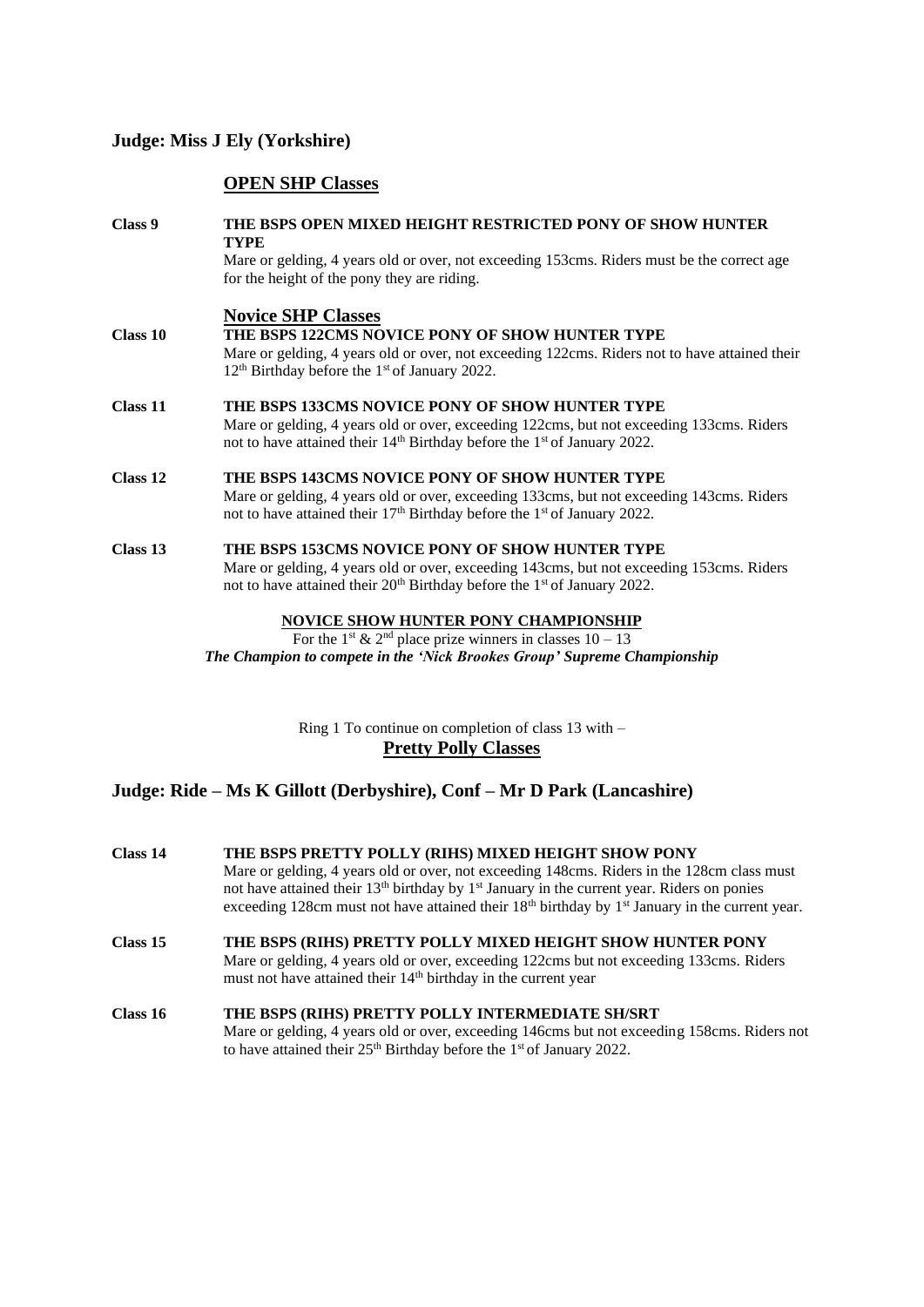# **Ring 2 – Higher Farm Livery & Equine Therapy Ring – 8am RIHS SP, SHP, INT & PB Classes**

# **RIHS Show Hunter Pony Classes**

#### **Judge: Ride – Ms K Gillott (Derbyshire), Conf Mrs A Andrew (Wales)**

| Class 18 | THE BSPS (RIHS) 153CMS OPEN PONY OF SHOW HUNTER TYPE<br>Mare or gelding, 4 years old or over, exceeding 143cms not exceeding 153cms. Riders not to<br>have attained their 20 <sup>th</sup> Birthday before the 1 <sup>st</sup> of January 2022. |
|----------|-------------------------------------------------------------------------------------------------------------------------------------------------------------------------------------------------------------------------------------------------|
| Class 19 | THE BSPS (RIHS) 143CMS OPEN PONY OF SHOW HUNTER TYPE<br>Mare or gelding, 4 years old or over, exceeding 133cms not exceeding 143cms. Riders not to<br>have attained their 17 <sup>th</sup> Birthday before the 1 <sup>st</sup> of January 2022. |
| Class 20 | THE BSPS (RIHS) 133CMS OPEN PONY OF SHOW HUNTER TYPE<br>Mare or gelding, 4 years old or over, exceeding 122cms not exceeding 133cms. Riders not to<br>have attained their 14 <sup>th</sup> Birthday before the 1 <sup>st</sup> of January 2022. |
| Class 21 | THE BSPS (RIHS) 122CMS OPEN PONY OF SHOW HUNTER TYPE<br>Mare or gelding, 4 years old or over, not exceeding 122cms. Riders not to have attained their<br>$12th$ Birthday before the 1 <sup>st</sup> of January 2022.                            |

#### **OPEN SHOW HUNTER PONY CHAMPIONSHIP - Kindly Sponsored by Mrs Patricia Murphy** For the 1<sup>st</sup> & 2<sup>nd</sup> place prize winners in classes 18 - 21 *The Champion to compete in the 'Nick Brookes Group' Supreme Championship*

### **Judge: Ride – Ms K Gillott (Derbyshire), Conf Mrs A Andrew (Wales)**

**Class 22 THE BSPS (RIHS) LEADING REIN PONY OF HUNTER TYPE –** Mare or gelding, 4 years old or over, not exceeding 122cms. Riders not to have attained their 9<sup>th</sup> Birthday before the 1<sup>st</sup> of January 2022. *The Winner to compete in the 'Nick Brookes Group' Supreme Championship*

### **RIHS Show Pony Classes**

### **Judge: Ride – Mr D Park (Lancashire) & Conf – Mrs B Moore (Devon)**

- **Class 23 THE BSPS (RIHS) OPEN LEADING REIN PONY** Mare or gelding, 4 years old or over, not exceeding 122cms. Riders not to have attained their 8<sup>th</sup> Birthday before the 1<sup>st</sup> of January 2022.
- **Class 24 THE BSPS (RIHS) OPEN FIRST RIDDEN PONY**  Mare or gelding, 4 years old or over, not exceeding 122cms. Riders not to have attained their 10<sup>th</sup> Birthday before the 1<sup>st</sup> of January 2022.

**MINI SHOW PONY CHAMPIONSHIP – Kindly Sponsored by Supreme Products**

For the 1<sup>st</sup> & 2<sup>nd</sup> place prize winners in classes 23 & 24 *The Champion to compete in the 'Nick Brookes Group' Supreme Championship*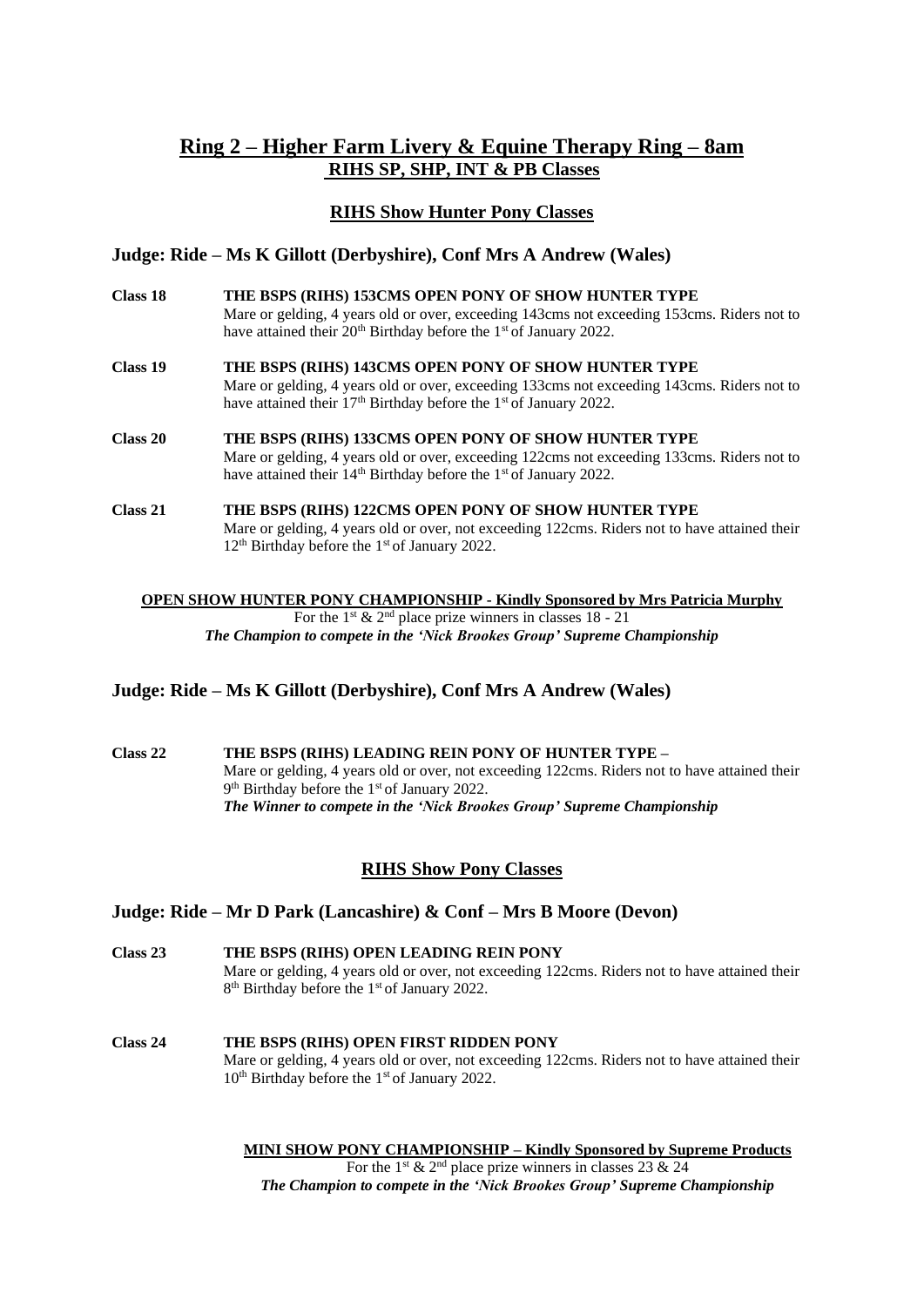- **Class 25 THE BSPS (RIHS) 128CMS OPEN SHOW PONY – Kindly Sponsored by Matchington Farm** Mare or gelding, 4 years old or over, not exceeding 128cms. Riders not to have attained their 13<sup>th</sup> Birthday before the 1<sup>st</sup> of January 2022.
- **Class 26 THE BSPS (RIHS) 138CMS OPEN SHOW PONY** Mare or gelding, 4 years old or over, exceeding 128cms not exceeding 138cms. Riders not to have attained their 15<sup>th</sup> Birthday before the 1<sup>st</sup> of January 2022.
- **Class 27 THE BSPS (RIHS) 148CMS OPEN SHOW PONY** Mare or gelding, 4 years old or over, exceeding 138cms not exceeding 148cms. Riders not to have attained their 17<sup>th</sup> Birthday before the 1<sup>st</sup> of January 2022.

**OPEN SHOW PONY CHAMPIONSHIP – Kindly Sponsored by W.E. Massey Haulage**

For the 1<sup>st</sup> & 2<sup>nd</sup> place prize winners in classes  $25 - 27$ *The Champion to compete in the 'Nick Brookes Group' Supreme Championship*

# **RIHS Intermediate Classes**

# **Judge: Ride – Mrs A Andrew (Wales) & Conf – Mrs B Moore (Devon)**

| Class 28 | THE BSPS (RIHS) OPEN INTERMEDIATE SHOW HUNTER TYPE – Kindly<br><b>Sponsored by Barnes Show Team</b><br>Mare or gelding, 4 years old or over, exceeding 148cms but not exceeding 158cms. Riders not<br>to have attained their $25th$ Birthday before the 1 <sup>st</sup> of January 2022. |
|----------|------------------------------------------------------------------------------------------------------------------------------------------------------------------------------------------------------------------------------------------------------------------------------------------|
| Class 29 | THE BSPS (RIHS) 158CMS INTERMEDIATE SHOW RIDING TYPE<br>Mare or gelding, 4 years old or over, exceeding 153cms but not exceeding 158cms. Riders not<br>to have attained their $25th$ Birthday before the 1 <sup>st</sup> of January 2022.                                                |
| Class 30 | THE BSPS (RIHS) 153CMS INTERMEDIATE SHOW RIDING TYPE<br>Mare or gelding, 4 years old or over, exceeding 146cms but not exceeding 153cms. Riders not<br>to have attained their 25 <sup>th</sup> Birthday before the 1 <sup>st</sup> of January 2022.                                      |

#### **RIDDEN INTERMEDIATE CHAMPIONSHIP – Kindly Sponsored by Proline Equine**

For the 1<sup>st</sup> & 2<sup>nd</sup> place prize winners in classes 28 - 30 *The Champion to compete in the 'Nick Brookes Group' Supreme Championship*

# **RIHS Part Bred Arab Classes**

# **Judge: Ride – Mrs B Moore (Devon) & Conf – Mrs A Andrew (Wales)**

**Class 31 THE BSPS (RIHS) RIDDEN ANGLO ARAB & PART BRED ARABS – Kindly Sponsored by Walkden Metals** Mare, stallion or gelding, 4 years old or over, not exceeding 148cms. Riders any age

**Class 32 THE BSPS (RIHS) RIDDEN ANGLO ARAB & PART BRED ARABS** Mare, stallion or gelding, 4 years old or over, exceeding 148cms. Riders any age

> **RIDDEN ANGLO ARAB & PART BRED ARAB CHAMPIONSHIP – Kindly sponsored by Manor Farm Feed & Bedding**

For the 1<sup>st</sup>  $\&$  2<sup>nd</sup> place prize winners in classes 31  $\&$  32 *The Champion to compete in the 'Nick Brookes Group' Supreme Championship*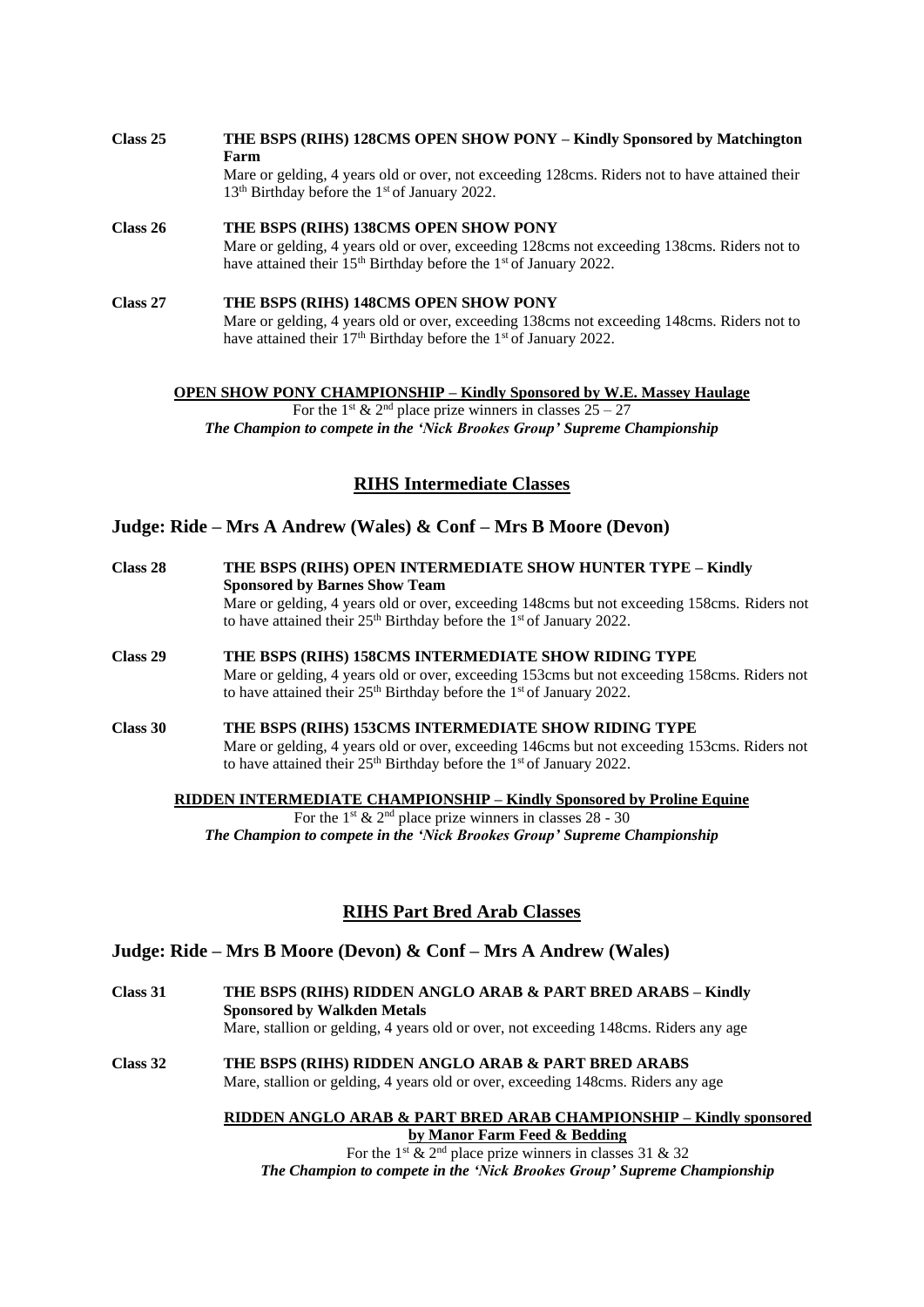# **Ring 3 – Team Moore Ring – 8am RIHS & OPEN Heritage, RIHS Skewbald & Piebald classes**

# **RIHS Heritage Classes**

# **Judge: Ride - Mrs M Bevan-Jones (Northumberland) & Conf – Mrs T Brooks (Cumbria)**

**Class 33 THE BSPS (RIHS) HERITAGE MOUNTAIN & MOORLAND OPEN RIDDEN** Registered pure-bred Dartmoor, Exmoor & Shetland ponies. 4 years old or over. Riders any age. **Class 34 THE BSPS (RIHS) HERITAGE MOUNTAIN & MOORLAND OPEN RIDDEN** Registered pure-bred Welsh Section A & B ponies. 4 years old or over. Riders any age. **Class 35 THE BSPS (RIHS) HERITAGE MOUNTAIN & MOORLAND OPEN RIDDEN** Registered pure-bred Welsh Section C & D ponies. 4 years old or over. Riders any age. **Class 36 THE BSPS (RIHS) HERITAGE MOUNTAIN & MOORLAND OPEN RIDDEN** Registered pure-bred New Forest & Connemara ponies. 4 years old or over. Riders any age. **Class 37 THE BSPS (RIHS) HERITAGE MOUNTAIN & MOORLAND OPEN RIDDEN** Registered pure-bred Fells, Dales & Highland ponies. 4 years old or over. Riders any age. **HERITAGE MOUNTAIN & MOORLAND CHAMPIONSHIP – Kindly Sponsored by Black Country Saddles**

For the 1<sup>st</sup> & 2<sup>nd</sup> place prize winners in classes  $33 - 37$ *The Champion to compete in the 'Nick Brookes Group' Supreme Championship*

# **RIHS Pretty Polly Heritage Classes**

# **Judge: Ride - Mrs T Brooks (Cumbria) & Conf Mrs M Bevan-Jones (Northumberland)**

| Class 38 | THE BSPS PRETTY POLLY (RIHS) HERITAGE MOUNTAIN & MOORLAND<br><b>RIDDEN MIXED BREEDS</b><br>Registered pure-bred Dartmoor, Exmoor, Shetland, Welsh Section A, Welsh Section B, Welsh<br>Section C, Welsh Section D, Connemara, Dales, Fell, Highland, New Forest. 4 years old or<br>over. Riders any age. |  |
|----------|----------------------------------------------------------------------------------------------------------------------------------------------------------------------------------------------------------------------------------------------------------------------------------------------------------|--|
| Class 39 | THE BSPS PRETTY POLLY (RIHS) HERITAGE MOUNTAIN & MOORLAND<br><b>OPEN LEADING REIN</b><br>Registered pure-bred mare or gelding, 4 years old or over, not exceeding 122cms. Riders not<br>to have attained their $9th$ Birthday before the 1 <sup>st</sup> of January 2022.                                |  |
| Class 40 | THE BSPS PRETTY POLLY (RIHS) HERITAGE MOUNTAIN & MOORLAND<br><b>OPEN FIRST RIDDEN</b><br>Registered pure-bred mare or gelding, 4 years old or over, not exceeding 128cms. Riders not<br>to have attained their $12th$ Birthday before the $1st$ of January 2022.                                         |  |
|          | PRETTY POLLY MINI HERITAGE MOUNTAIN & MOORLAND CHAMPIONSHIP                                                                                                                                                                                                                                              |  |

**– Kindly sponsored by Melrose Court Rest Home** For the 1<sup>st</sup>  $\&$  2<sup>nd</sup> place prize winners in classes 39 - 40 *The Champion to compete in the 'Nick Brookes Group' Supreme Championship*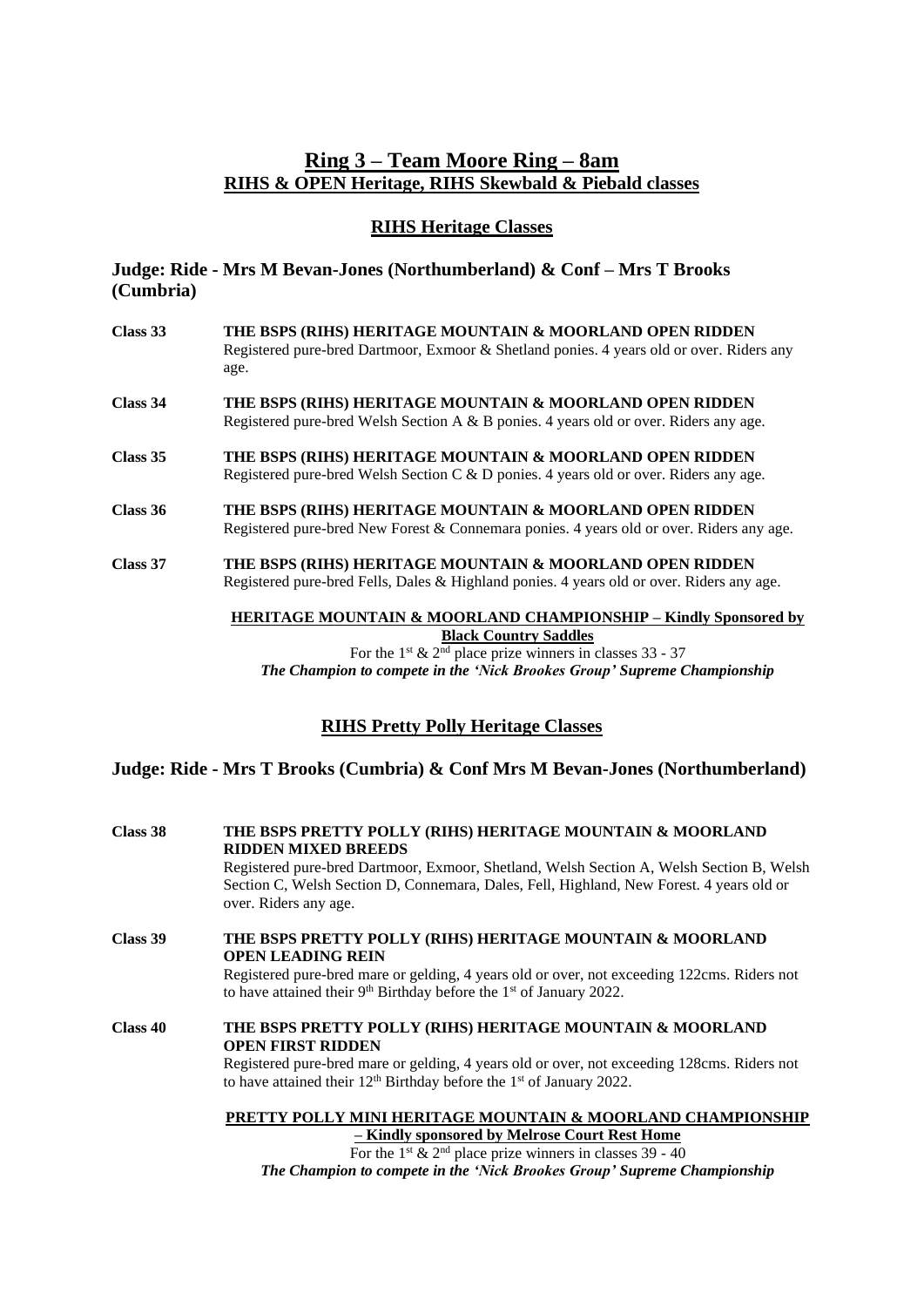# **Open Heritage Classes**

# **Judge: Miss H Reynolds (Cheshire)**

| Class 41 | THE BSPS HERITAGE MOUNTAIN & MOORLAND OPEN (RESTRICTED)<br>RIDDEN MIXED BREEDS - Kindly Sponsored by TH Accountancy<br>Registered pure-bred ponies. 4 years old or over. Riders any age. |
|----------|------------------------------------------------------------------------------------------------------------------------------------------------------------------------------------------|
|          |                                                                                                                                                                                          |
| Class 42 | THE BSPS HERITAGE MOUNTAIN & MOORLAND NOVICE RIDDEN MIXED<br><b>BREEDS</b>                                                                                                               |
|          | Registered pure-bred ponies. 4 years old or over. Riders any age.                                                                                                                        |
| Class 43 | THE BSPS OPEN (RESTRICTED) HERITAGE MOUNTAIN & MOORLAND OPEN<br><b>LEADING REIN</b>                                                                                                      |
|          | Registered pure-bred mare or gelding, 4 years old or over. Not exceeding 122cms. Riders not<br>to have attained their $9th$ Birthday before the 1 <sup>st</sup> of January 2022.         |
| Class 44 | THE BSPS OPEN (RESTRICTED) HERITAGE MOUNTAIN & MOORLAND FIRST<br><b>RIDDEN</b>                                                                                                           |
|          | Registered pure-bred mare or gelding, 4 years old or over. Not exceeding 128cms. Riders not<br>to have attained their $12th$ Birthday before the 1 <sup>st</sup> of January 2022         |

#### **RIHS BSPA Skewbald/Piebald Classes**

# **Judge: Ride – Mrs T Brooks & Conf – Miss E Green**

- **Class 45 BSPA RIHS SKEWBALD/PIEBALD NOT EXCEEDING 153CMS (RIHS QUAL)** Open any type or sex. Rider any age. Display required including gallop. No spurs (BSPA Rules). *Judge will not ride.*
- **Class 46 BSPA RIHS SKEWBALD/PIEBALD EXCEEDING 153CMS (RIHS QUAL)** Open any type or sex. Rider 15 years and above. *Judge will ride* and may request a display.

# **SKEWBALD/PIEBALD CHAMPIONSHIP**

For the 1<sup>st</sup> & 2<sup>nd</sup> place prize winners in classes 45 & 46 *The Champion to compete in the 'Nick Brookes Group' Supreme Championship*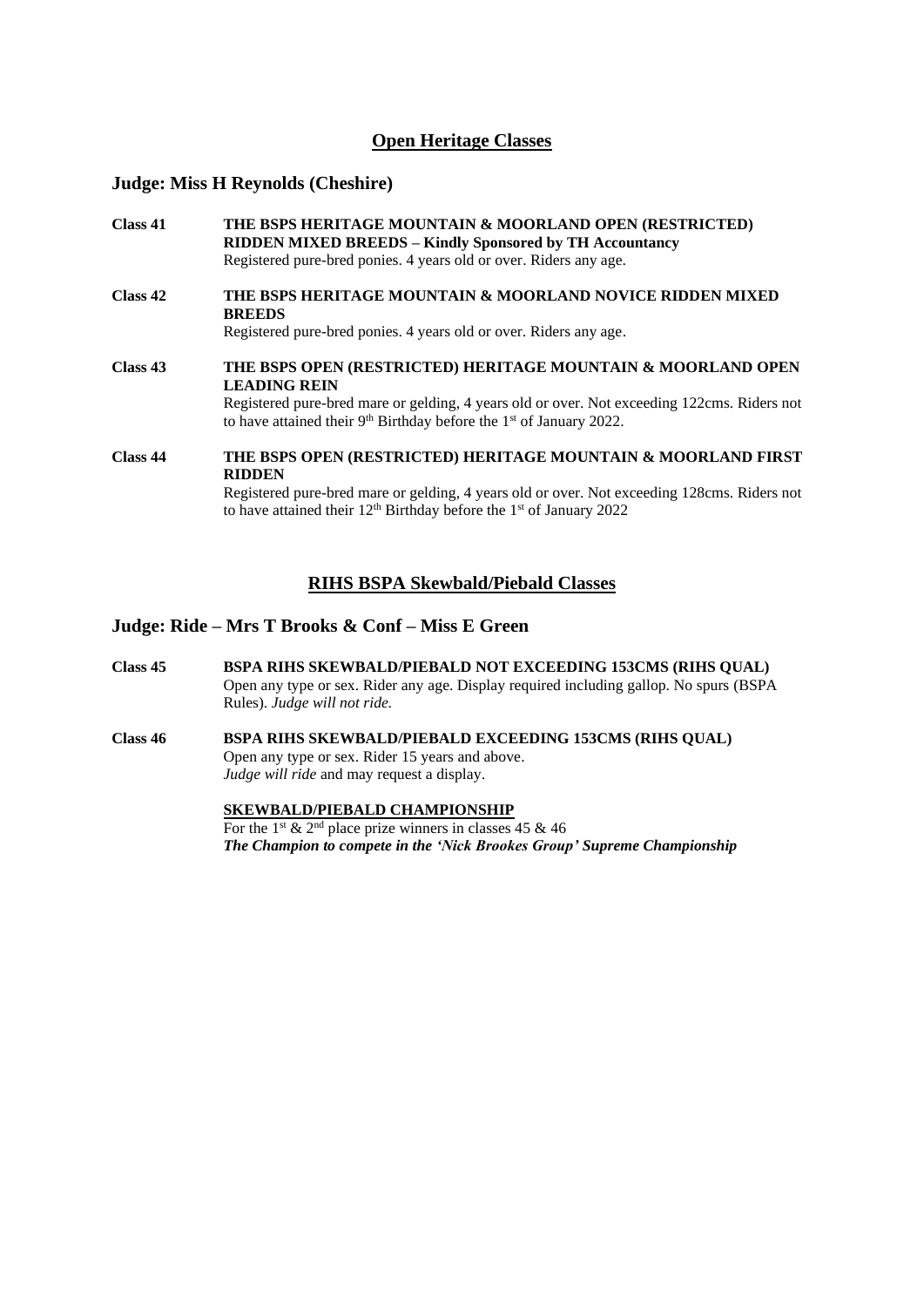# **Ring 4 – Walker Show Team Ring – 8.30am RIHS Hacks, Cobs & Riding Horses, RIHS Amateur Hacks, Cobs & Riding Horses, (Please see rules for these classes at the front of the schedule)**

# **RIHS Cob, Hack & Riding Horses Classes**

# **Judge: Ride – Miss S Leatherbarrow & Conf Mr C Le Moignan (Yorkshire)**

**Class 47 RIHS LIGHTWEIGHT COB**

Mare or gelding, 4 years old or over. Capable of carrying up to 88.91Kgs (14 stone). Exceeding 148cms but not exceeding 155cms.

**Class 48 RIHS HEAVYWEIGHT COB** Mare or gelding, 4 years old or over. Capable of carrying more than 88.91Kgs (14 stone). Exceeding 148cms but not exceeding 155cms.

#### **COB CHAMPIONSHIP**

For the 1<sup>st</sup> & 2<sup>nd</sup> place prize winners in classes 47 & 48 *The Champion to compete in the 'Nick Brookes Group' Supreme Championship*

#### **Class 49 RIHS MAXI COB**

Mare or gelding, 4 years old or over. Exceeding 155cms. To be judged as show cobs (to be shown hogged) *The winner of class 49 to compete in the 'Freestep' Supreme Championship*

**Class 50 RIHS LARGE RIDING HORSE**

Mare or gelding, 4 years old or over. Exceeding 158cms.

**Class 51 RIHS SMALL RIDING HORSE**

Mare or gelding, 4 years old or over. Exceeding 148cms, but not exceeding 158cms.

**RIDING HORSE CHAMPIONSHIP – Kindly sponsored by Proline Equine**

For the 1<sup>st</sup> & 2<sup>nd</sup> place prize winners in classes 50 & 51 *The Champion to compete in the 'Nick Brookes Group' Supreme Championship*

#### **Class 52 RIHS LARGE HACK**

Mare or gelding, 4 years old or over. Exceeding 154cms, but not exceeding 160cms.

### **Class 53 RIHS SMALL HACK**

Mare or gelding, 4 years old or over. Exceeding 148cms, but not exceeding 154cms.

### **HACK CHAMPIONSHIP**

For the 1<sup>st</sup> & 2<sup>nd</sup> place prize winners in classes 52 & 53 *The Champion to compete in the 'Nick Brookes Group' Supreme Championship*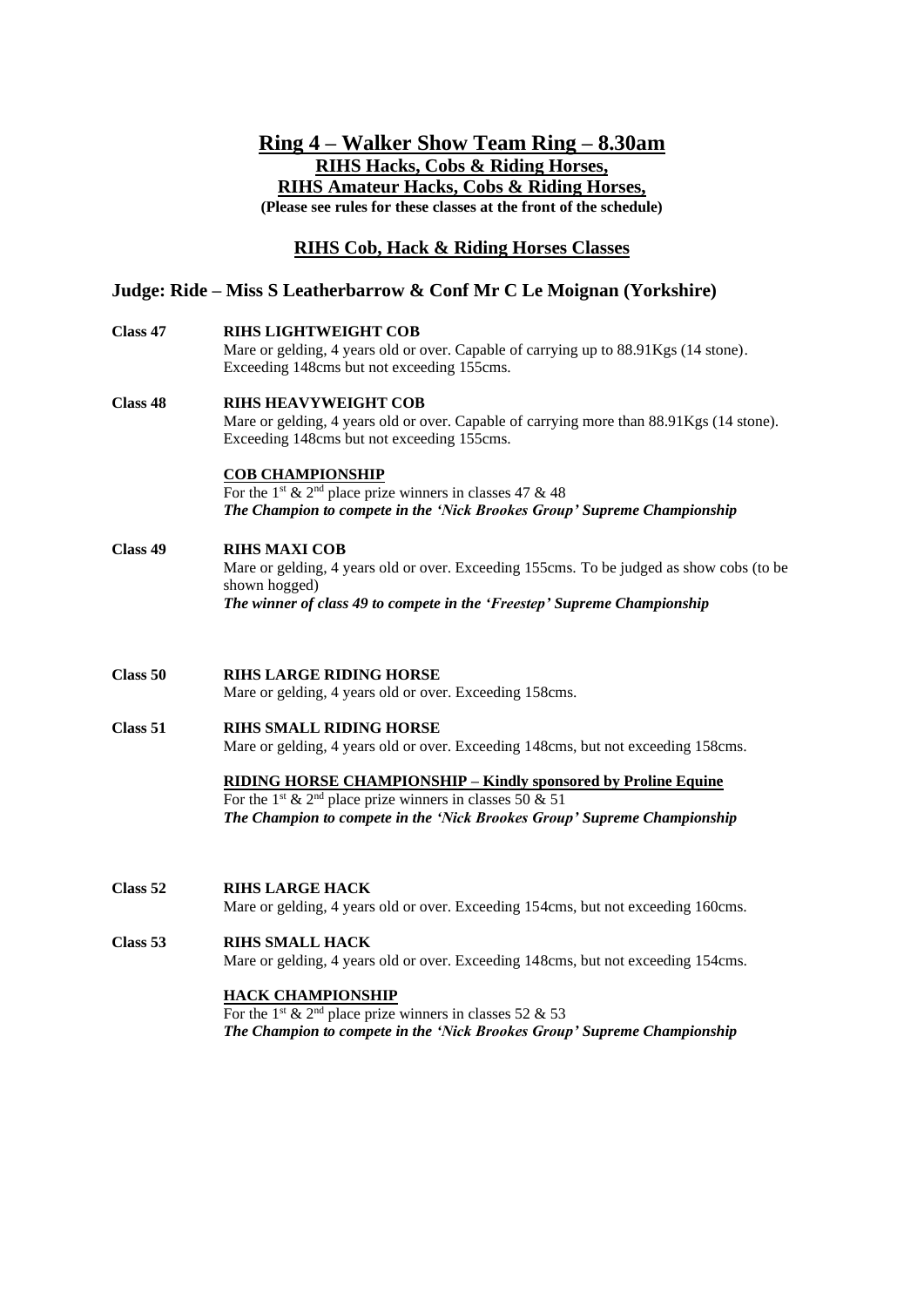### **RIHS Amateur Hacks, Cobs & Riding Horses,**

**(Please see rules for these classes at the front of the schedule)**

# **Judge: Ride –TBC & Conf Mr A Collins (Lancashire)**

**Class 54 RIHS AMATEUR HACK** Mare or gelding, 4 years old or over, exceeding 148cms but not exceeding 160cms. **Class 55 RIHS AMATEUR RIDING HORSE** Mare or gelding, 4 years old or over. Exceeding 148cms. **Class 56 RIHS AMATEUR COB** Mare or gelding, 4 years old or over. Exceeding 148cms. **Class 57 RIHS AMATEUR MAXI COB** Mare or gelding, 4 years old or over. Exceeding 155cms. To be judged as show cobs (to be shown hogged.

> **AMATEUR CHAMPIONSHIP – Kindly Sponsored by Manor Farm Feed & Bedding** For the 1<sup>st</sup> & 2<sup>nd</sup> place prize winners in classes  $54 - 57$ *The Champion to compete in the 'Nick Brookes Group' Supreme Championship*

# **RIHS Sport Horse Breeding of Great Britain Classes**

**Judge: Ride – Mr L King (Hampshire) & Conf – Miss J Davies (Wales)**

| Class 58 | <b>RIHS RIDDEN SMALL HUNTER</b><br>Mare or gelding, 4 years old or over. Exceeding 148cms but not exceeding 158cms.                                                         |
|----------|-----------------------------------------------------------------------------------------------------------------------------------------------------------------------------|
| Class 59 | RIHS RIDDEN LIGHTWEIGHT HUNTER<br>Mare or gelding, 4 years old or over. Capable of carrying up to 79.4Kgs (12 stone 7lbs).                                                  |
| Class 60 | <b>RIHS RIDDEN MIDDLEWEIGHT HUNTER</b><br>Mare or gelding, 4 years old or over. Capable of carrying 79.4Kgs (12 stone 7lbs) up to but<br>not exceeding 88.9 Kgs (14 stone). |
| Class 61 | <b>RIHS RIDDEN HEAVYWEIGHT HUNTER</b><br>Mare or gelding, 4 years old or over. Capable of carrying over 88.9 Kgs (14 stone).                                                |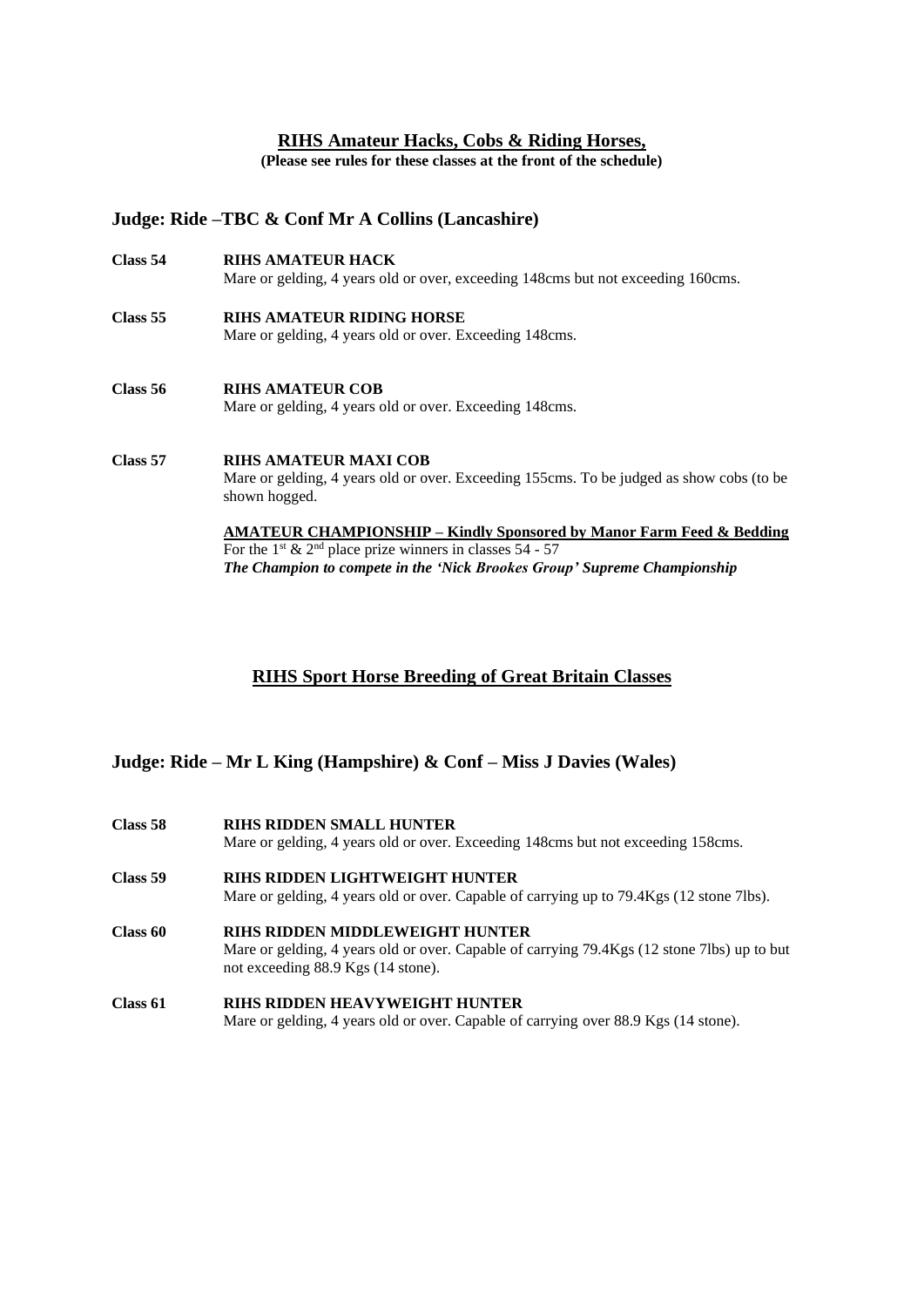#### **Judge: Ride – Mr L King (Hampshire) & Conf - Miss J Davies (Wales)**

#### **Class 62 SHB (GB) RIDDEN NOVICE HUNTER** Mare or gelding, 4 years old or over. Not to have won a first prize of £60 or a total of £200 (or equivalent values) in prize money in any SHB (GB) affiliated ridden hunter classes.

#### **Judge: Ride Miss KJ Douglas (Dumfries) & Conf - Miss J Davies (Wales)**

# **Class 63 RIHS RIDDEN LADIES' HUNTER** Mare or gelding, 4 years old or over. To be ridden by a lady side-saddle.

#### **RIDDEN HUNTER CHAMPIONSHIP**

For the 1<sup>st</sup> & 2<sup>nd</sup> place prize winners in classes  $58 - 63$ *The Champion to compete in the 'Nick Brookes Group' Supreme Championship*

#### **Judge: Ride – Miss KJ Douglas (Dumfries) & Conf - Miss J Davies (Wales) Class 64 & 65 Please see the 2022 Rule Book for amateur rules.**

- **Class 64 RIHS AMATEUR LIGHTWEIGHT HUNTER** Mare or gelding, 4 years old or over. Capable of carrying up to 79.5Kgs (12 stone 7lbs).
- **Class 65 RIHS AMATEUR HEAVYWEIGHT HUNTER** Mare or gelding, 4 years old or over. Capable of carrying over 79.5Kgs (12 stone 7lbs).

Where only two amateur ridden hunter classes are scheduled:

Lightweight Mare or gelding, 4 years old or over. Capable of carrying up to 79.5Kgs (12 stone 7lbs), 'Small Hunters' to be included in this category.

Heavyweight Mare or gelding, 4 years old or over. Capable of carrying over 79.5Kgs (12 stone 7lbs). 'Middleweight Hunters' to be included in this category. Judges must place all horses to determine qualifiers.

# **AMATEUR RIDDEN HUNTER CHAMPIONSHIP –**

For the 1<sup>st</sup> & 2<sup>nd</sup> place prize winners in classes 64 & 65 *The Champion to compete in the 'Nick Brookes Group' Supreme Championship*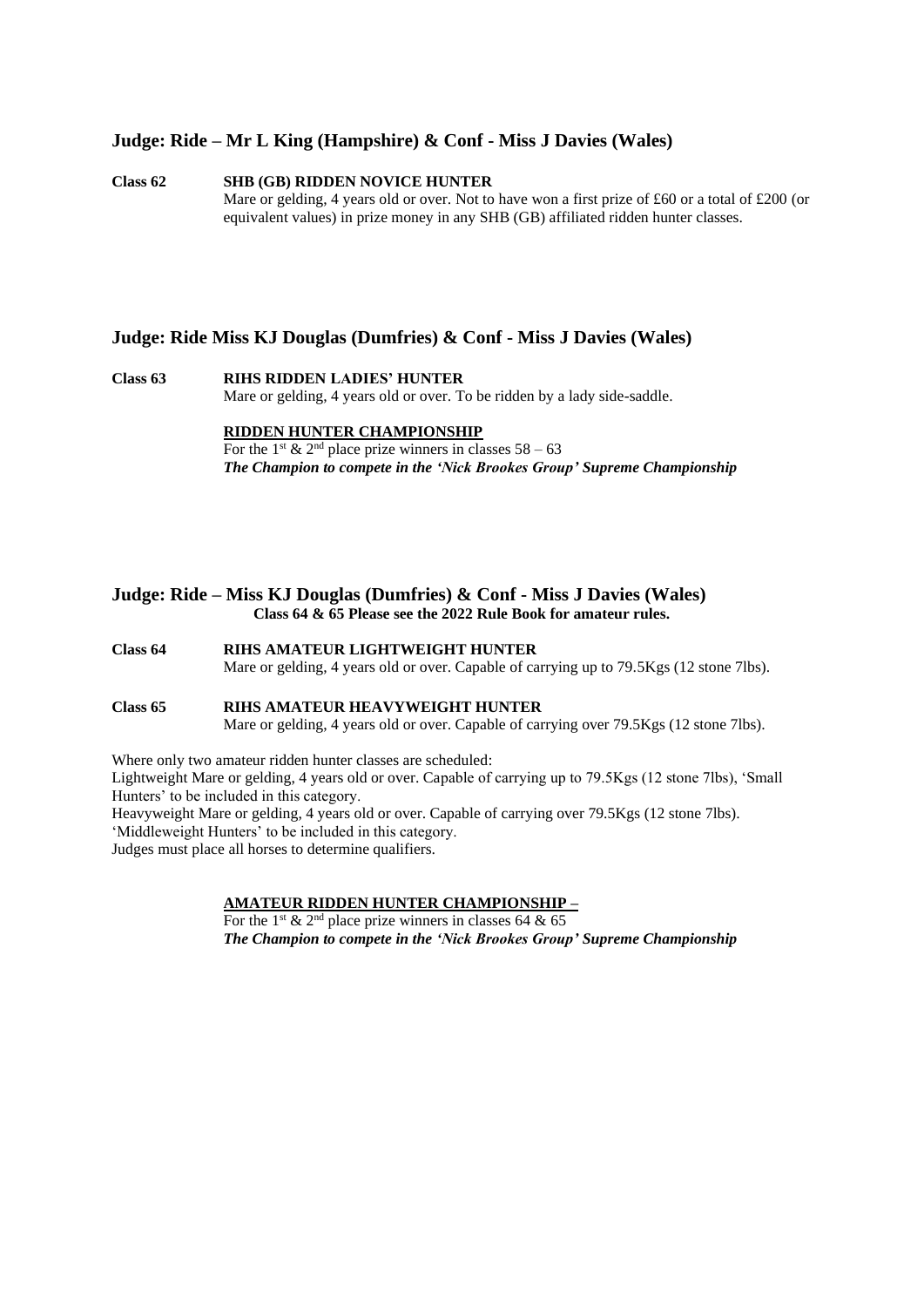# **Ring 5 – Noble Working Hunters Ring – 8am Heritage Working Hunter & Novice Working Hunter Classes Course Builder: Janet Birch**

**Novice Working Hunter Classes**

# **Please Note competitors in BSPS WH Classes are required to wear a body protector – see BSPS Rule Book – Rule 49a**

### **Judge: Ride – Miss P Mallander (Nottinghamshire) Conf – Miss E Collier (Staffordshire)**

- **Class 66 THE BSPS NOVICE INTERMEDIATE WORKING HUNTER** Mare or gelding, 4 years old or over. Exceeding 148cms but not exceeding 158cms. Riders not to have attained their  $25<sup>th</sup>$  Birthday before the 1<sup>st</sup> of January 2022. **Class 67 THE BSPS 153CMS NOVICE WORKING HUNTER** Mare or gelding, 4 years old or over. Exceeding 143cms but not exceeding 153cms. Riders not to have attained their  $20<sup>th</sup>$  Birthday before the  $1<sup>st</sup>$  of January 2022. **Class 68 THE BSPS 143CMS NOVICE WORKING HUNTER**
	- Mare or gelding, 4 years old or over. Exceeding 133cms but not exceeding 143cms. Riders not to have attained their  $17<sup>th</sup>$  Birthday before the  $1<sup>st</sup>$  of January 2022.
- **Class 69 THE BSPS 133CMS NOVICE WORKING HUNTER** Mare or gelding, 4 years old or over. Not exceeding 133cms. Riders not to have attained their 14<sup>th</sup> Birthday before the 1<sup>st</sup> of January 2022.

**NOVICE WORKING HUNTER PONY CHAMPIONSHIP**  For the 1<sup>st</sup> & 2<sup>nd</sup> place prize winners in classes  $66 - 69$ . *The Champion to compete in the 'RTS Rogers Truck Services' Working Hunter Supreme Championship*

# **Judge: Ride - Miss E Collier (Staffordshire) Conf – Miss P Mallander (Nottinghamshire**

- **Class 70 THE BSPS MIXED HEIGHT OPEN WORKING HUNTER** Mare or gelding, 4 years old or over. Not exceeding 158cms. Riders must be the correct age for the height of the pony they are riding. Riders *must* jump in their correct height section. *1 st place prize winner will qualify for the B.S.P.S. Binks Family Champion of Champions. The winner of class 70 to compete in the 'RTS Rogers Truck Services' Working Hunter Supreme Championship* **Class 71 THE BSPS NOVICE NURSERY STAKES** Mare or gelding, 4 years old or over. Not exceeding 133cms. Riders not to have attained their 12<sup>th</sup> Birthday before the 1<sup>st</sup> of January 2022. **Class 72 THE BSPS TINY TOTS STAKES** Mare or gelding, 4 years old or over Open to plaited & unplaited ponies. Not exceeding
	- 122cms. Riders not to have attained their  $9<sup>th</sup>$  Birthday before the  $1<sup>st</sup>$  of January 2022. *Maximum height & spread of fences 40cms*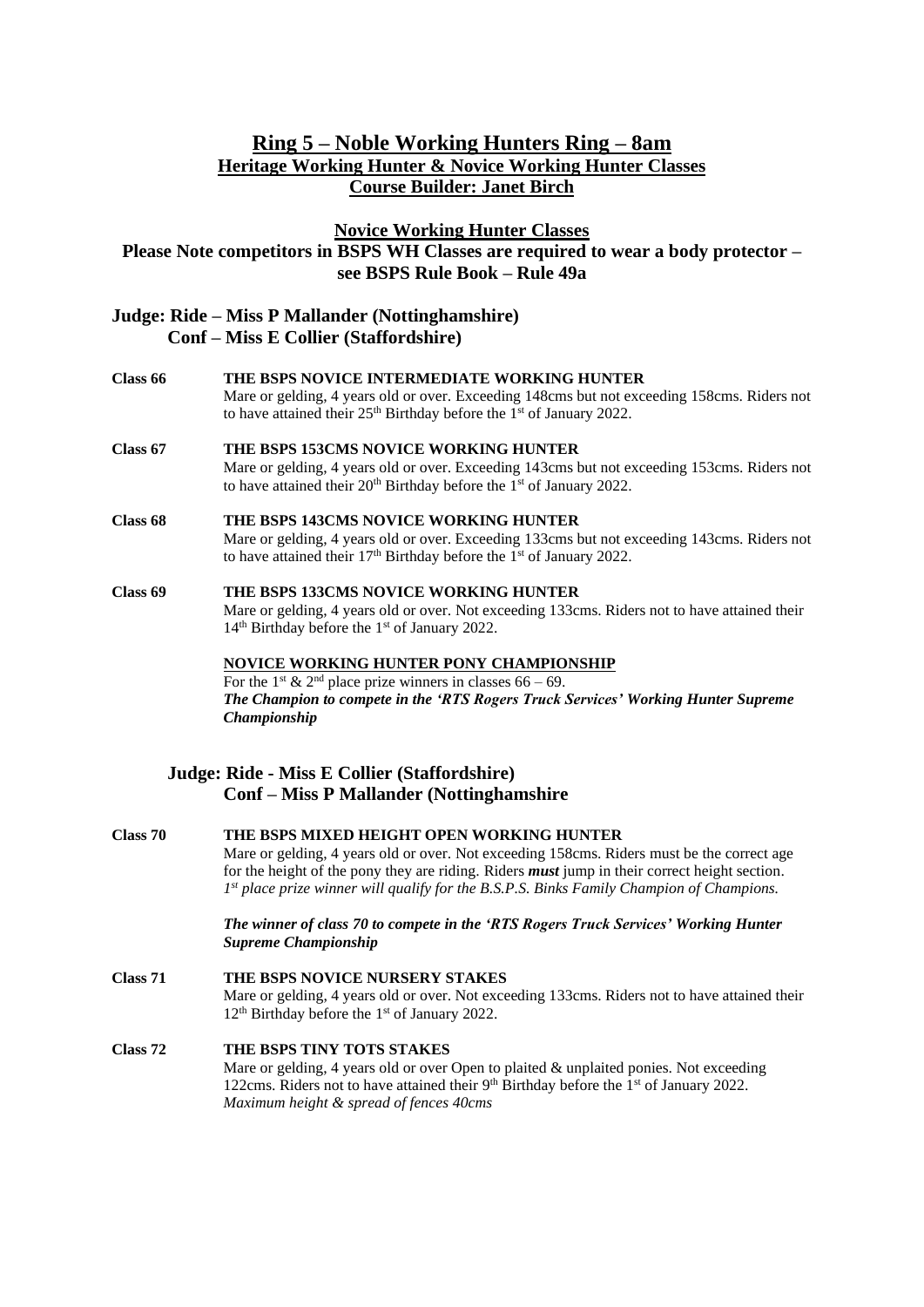# **Heritage WHP Classes Please Note competitors in BSPS WH Classes are required to wear a body protector – see BSPS Rule Book – Rule 49a**

# **Judge: Ride – Ms E Hector (Shropshire) Conf -Mrs D Collinson (Cumbria)**

- **Class 73 THE BSPS HERITAGE MOUNTAIN & MOORLAND OPEN NURSERY STAKES** Registered pure-bred ponies 4 years old or over. Not exceeding 133cms. Riders not to have attained their 13<sup>th</sup> Birthday before the 1<sup>st</sup> of January 2022.
- **Class 74 THE BSPS HERITAGE MOUNTAIN & MOORLAND NOVICE WHP MIXED HEIGHT**

Registered pure-bred ponies 4 years old or over. Riders any age.

- **Class 75 THE BSPS 122CMS HERITAGE MOUNTAIN & MOORLAND OPEN WHP** Registered pure-bred ponies 4 years old or over. Not exceeding 122cms. Riders any age.
- **Class 76 THE BSPS 133CMS HERITAGE MOUNTAIN & MOORLAND OPEN WHP** Registered pure-bred ponies 4 years old or over. Exceeding 122cms but not exceeding 133cms. Riders any age
- **Class 77 THE BSPS 143CMS HERITAGE MOUNTAIN & MOORLAND OPEN WHP** Registered pure-bred ponies 4 years old or over. Exceeding 133cms but not exceeding 143cms. Riders any age
- **Class 78 THE BSPS Exc. 143CMS HERITAGE MOUNTAIN & MOORLAND OPEN WHP** Registered pure-bred ponies 4 years old or over. Exceeding 143cms. Riders any age

#### **HERITAGE MOUNTAIN & MOORLAND OPEN WORKING HUNTER CHAMPIONSHIP**

For the 1<sup>st</sup> & 2<sup>nd</sup> place prize winners in classes  $73 - 78$ . *The Champion to compete in the 'RTS Rogers Truck Services' Working Hunter Supreme Championship*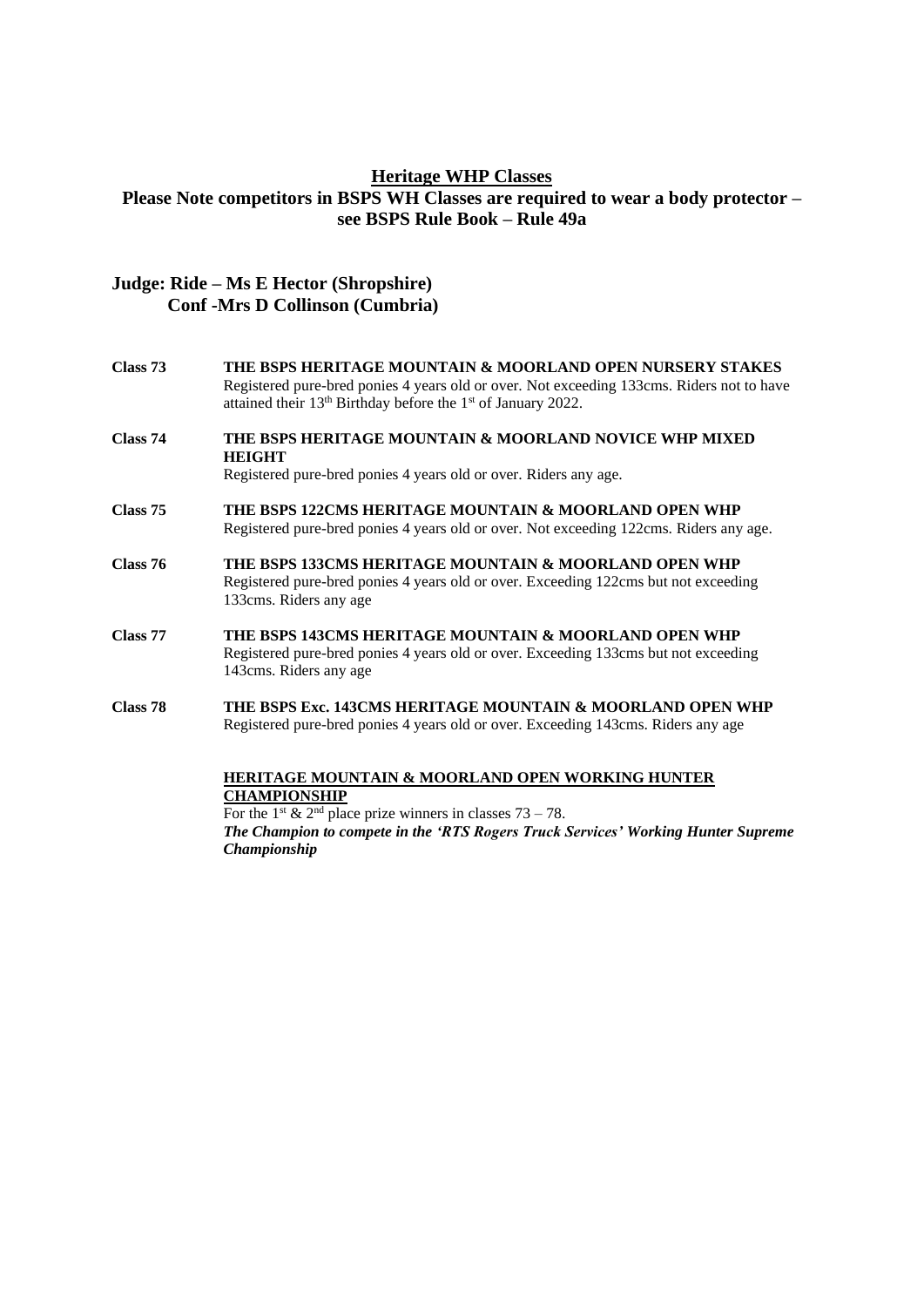# **Ring 6 – G & T Storage Ring – 8am Novice, Rest & RIHS WH Horse & RIHS Open WHP Classes Course Builder: Paul Dawson**

## **Judge: Ride – Miss S Leatherbarrow & Conf Mr C Le Moignan (Yorkshire)**

**Class 79 WORKING SHOW HORSE** Mare or gelding, 4 years old or over. Exceeding 148cms. Open to Hacks, Cobs. Riding Horses and Maxi Cobs. *The winner of class 79 to compete in the 'RTS Rogers Truck Services' Working Hunter Supreme Championship*

# **Working Hunter Horse Classes**

# **Judge: Ride – Mr L King (Hampshire) Conf – Miss KJ Douglas (Dumfries)**

- **Class 80 NOVICE WORKING HUNTER HORSE** Stallion, Mare or gelding, 4 years old or over. Exceeding 148cms. Riders any age. Not to have won a total of £100, excluding championship prize money (or equivalent values) in prize money in any SHB(GB) affiliated Working Hunter classes, or more than 5 BE points or 200 BS points at home or equivalent abroad before the 1<sup>st</sup> of January in the relevant year. Fences in Novice Working Hunter classes should have a minimum height of 0.85m (2'9") and a maximum height of 1.00m (3'3").
- **Class 81 RESTRICED OPEN WORKING HUNTER HORSE** Mare or gelding, 4 years old or over. Exceeding 148cms. Riders any age. Not to have won a total of £400, excluding championship prize money (or equivalent values) in prize money in any SHB(GB) affiliated Working Hunter classes, or more than 25 BE points or 400 BS points at home or equivalent abroad before the 1st of January in the relevant year. Maximum height of 1.07m (3'6").

**Class 82 RIHS RIDDEN WORKING HUNTER HORSE – Kindly Sponsored by Annabel Roberts ACPAT Equine Chartered Physiotherapist** Mare or gelding, 4 years old or over. Exceeding 148cms. Riders any age. *The 1st & 2nd prize winners to compete in the SHB (GB) Hunter Championship*

## **WORKING HUNTER HORSE CHAMPIONSHIP**

For the 1<sup>st</sup> & 2<sup>nd</sup> place prize winners in classes 80 – 82. *The Champion to compete in the 'RTS Rogers Truck Services' Working Hunter Supreme Championship*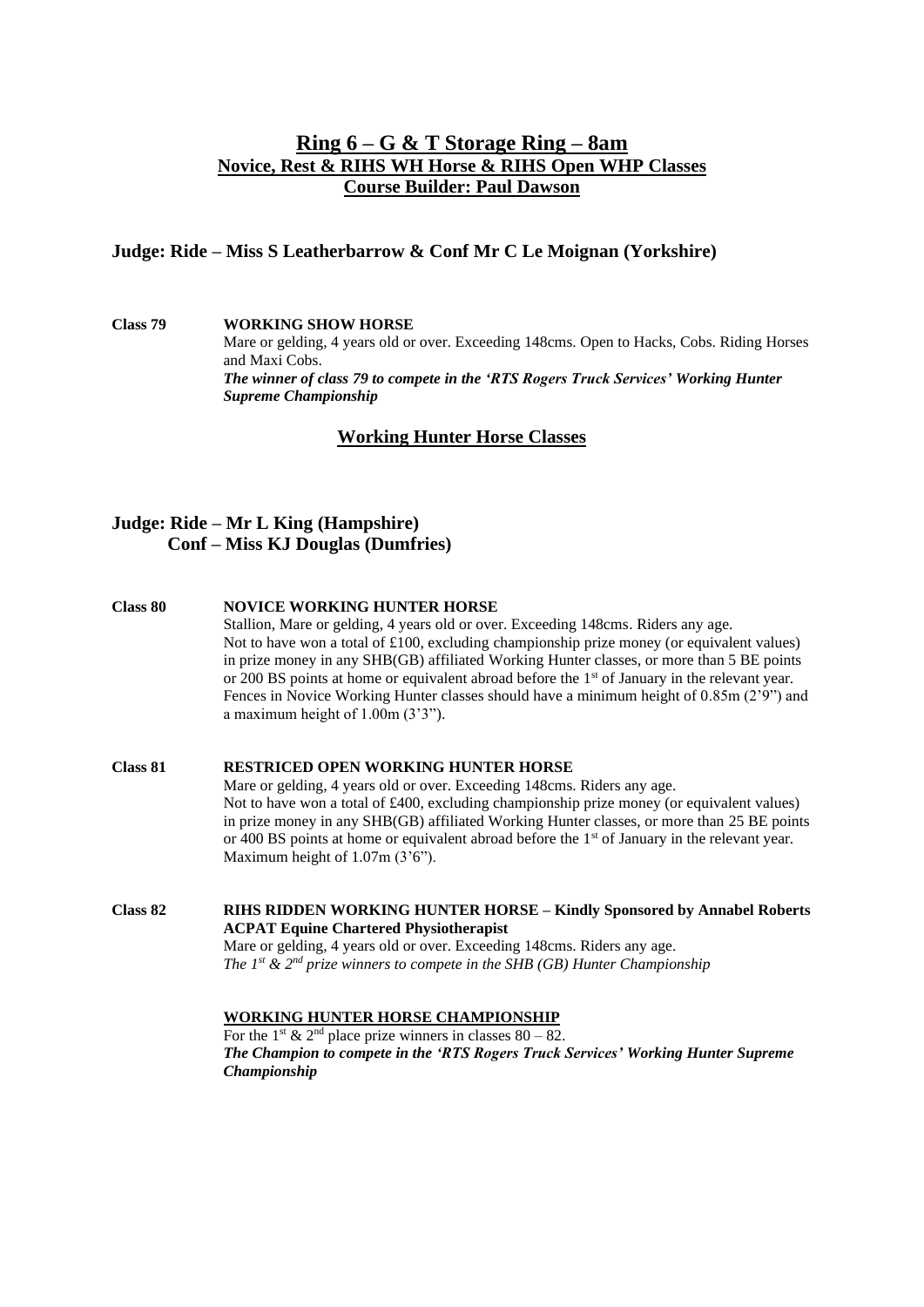# **RIHS Working Hunter Pony Classes Course Builder: Paul Dawson**

# **Judge: Ride – Mrs H Clay (Lancashire) & Conf Mrs A Heginbotham (Cumbria).**

### **Please note Class 82- -86 riders must have competed in at least two WHP Royal International qualifying rounds before competing at the final at Royal International Horse Show. See BSPS Rule Book – rule 201a**

| Class 83 | THE BSPS (RIHS) OPEN INTERMEDIATE WORKING HUNTER<br>Mare or gelding. 4 years old or over. Exceeding 148cms but not exceeding 158cms. Riders not<br>to have attained their 25 <sup>th</sup> Birthday before the 1 <sup>st</sup> of January 2022.                                                                                                                                                                                                                                                                                                               |  |
|----------|---------------------------------------------------------------------------------------------------------------------------------------------------------------------------------------------------------------------------------------------------------------------------------------------------------------------------------------------------------------------------------------------------------------------------------------------------------------------------------------------------------------------------------------------------------------|--|
| Class 84 | THE BSPS (RIHS) 153CMS OPEN WORKING HUNTER PONY<br>Mare or gelding. 4 years old or over. Exceeding 143cms but not exceeding 153cms. Riders not<br>to have attained their $20th$ Birthday before the 1 <sup>st</sup> of January 2022.                                                                                                                                                                                                                                                                                                                          |  |
| Class 85 | THE BSPS (RIHS) 143CMS OPEN WORKING HUNTER PONY<br>Mare or gelding. 4 years old or over. Exceeding 133cms but not exceeding 143cms. Riders not<br>to have attained their $17th$ Birthday before the $1st$ of January 2022.                                                                                                                                                                                                                                                                                                                                    |  |
| Class 86 | THE BSPS (RIHS) 133CMS OPEN WORKING HUNTER PONY<br>Mare or gelding. 4 years old or over. Exceeding 133cms. Riders not to have attained their 14th<br>Birthday before the 1 <sup>st</sup> of January 2022.                                                                                                                                                                                                                                                                                                                                                     |  |
|          | <b>OPEN WORKING HUNTER PONY CHAMPIONSHIP - Kindly Sponsored by</b><br><b>Wastewave Ltd</b><br>For the 1 <sup>st</sup> & 2 <sup>nd</sup> place prize winners in classes 83 – 86.<br>The Champion to compete in the 'RTS Rogers Truck Services' Working Hunter Supreme<br>Championship                                                                                                                                                                                                                                                                          |  |
| Class 87 | THE BSPS (RIHS) OPEN NURSEY STAKES<br>Mare or gelding. 4 years old or over. Not exceeding 133cms. Riders not to have attained their<br>12 <sup>th</sup> Birthday before the 1 <sup>st</sup> of January 2022.                                                                                                                                                                                                                                                                                                                                                  |  |
| Class 88 | THE BSPS CRADLE STAKES<br>Mare or gelding. 4 years old or over. Not exceeding 122cms. Riders not to have attained their<br>11 <sup>th</sup> Birthday before the 1 <sup>st</sup> of January 2022.<br><b>MINI WORKING HUNTER PONY CHAMPIONSHIP</b><br>For the 1 <sup>st</sup> & 2 <sup>nd</sup> place prize winners in classes 87 & 88.<br>1 <sup>ST</sup> place prize winner will qualify for the BSPS 'The White Company' Mini Champion of<br>Champions.<br>The Champion to compete in the 'RTS Rogers Truck Services' Working Hunter Supreme<br>Championship |  |
|          |                                                                                                                                                                                                                                                                                                                                                                                                                                                                                                                                                               |  |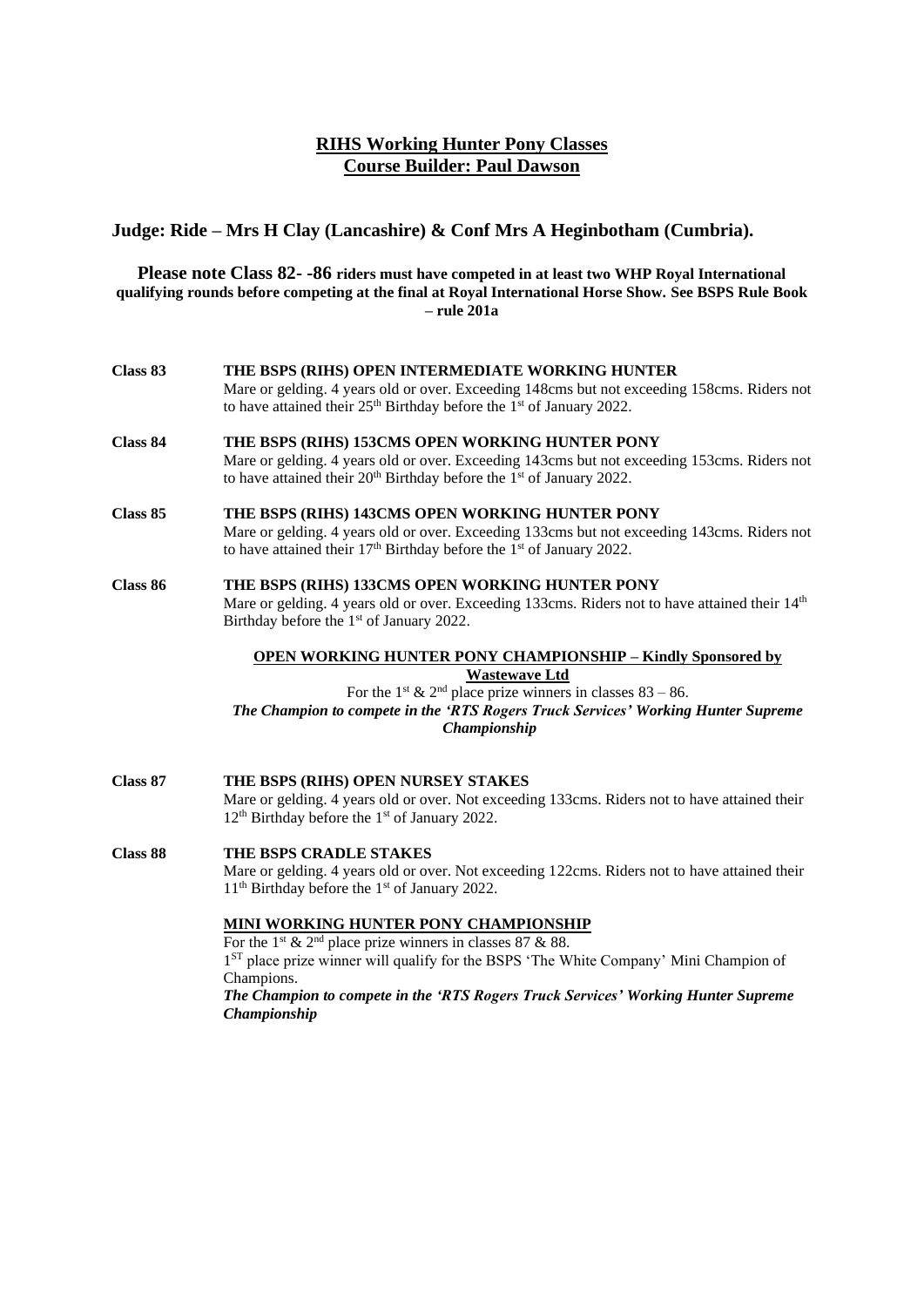# **BSPS AREA 2A CHAMPIONSHIPS**

# **Overall Pretty Polly Championship Sponsored by The Trebble Family**

On completion of all Pretty Polly classes  $\&$  all section championships for the 1<sup>st</sup> Place prize winners

# **BSPS 2A Members Supreme Championship Sponsored by Freestep**

Arm bands must be worn. The highest place 2A member in each class will be eligible for the 2A Area Supreme championship.

# **Supreme Championship Sponsored by Nick Brookes Group**

Judges: \_ To be competed for by the following – Mini Novice Show Pony Champion Novice Show Pony Champion Mini Open Show Pony Champion Open Show Pony Champion Anglo Arab & Part Bred Arab Champion Open Intermediate Champion Novice Show Hunter Pony Champion Open Show Hunter Pony Champion Heritage Mountain & Moorland Champion Mini Heritage Mountain & Moorland Champion Skewbald/Piebald Champion Cob Champion Riding Horse Champion Hack Champion Amateur Cob, Hack, RH Champion Ridden Hunter Champion Amateur Ridden Hunter Champion The winners of – Leading Rein Pony of Hunter Type Maxi Cob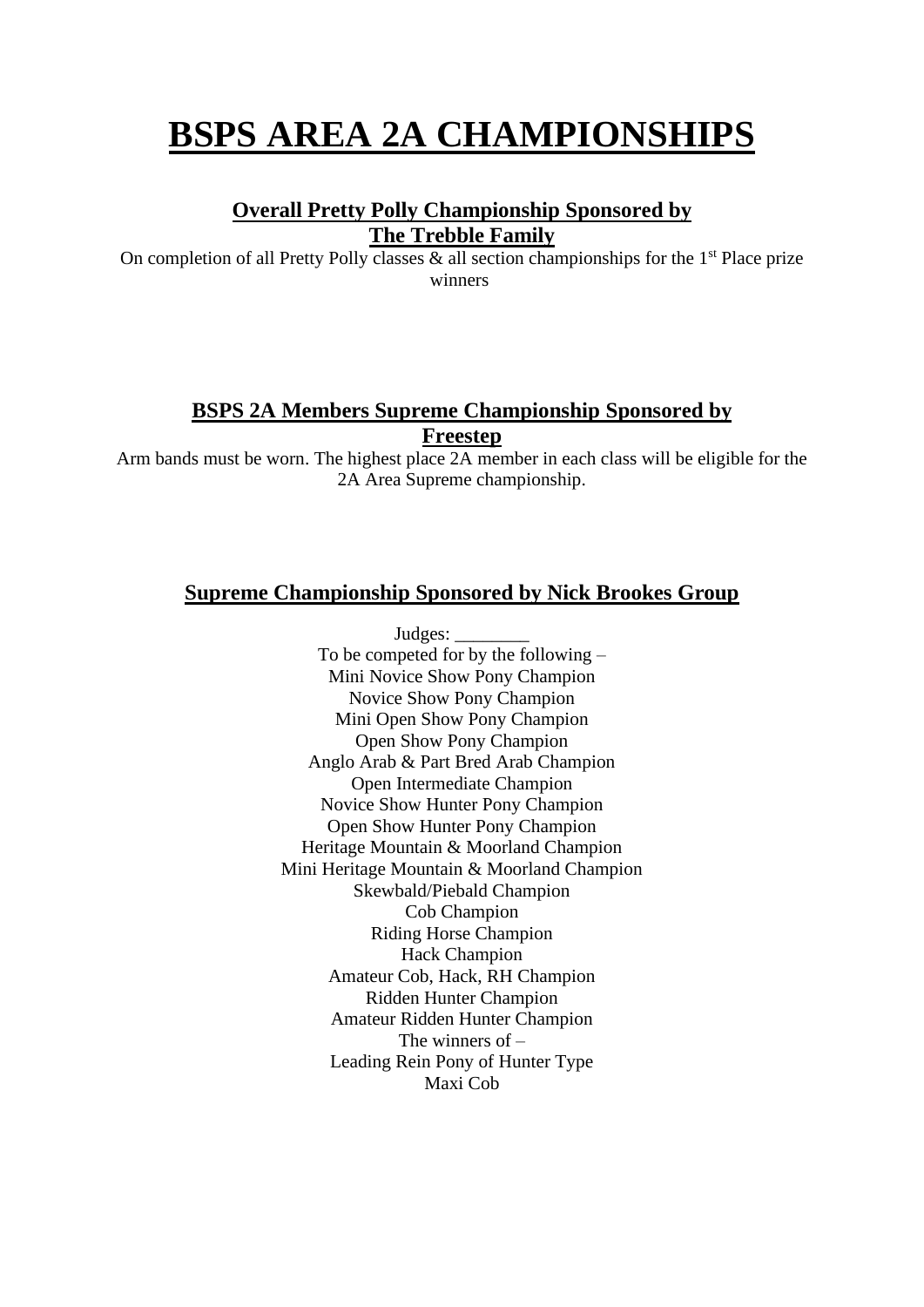# *With Thanks to Our 2022 Sponsors*

# **Nick Brookes Group Recycling**

# **Freestep The Trebble Family**

# **RTS Rogers Truck Service**

# **Doodle Jumps**

**Pretty Ponies Team Moore** 

**Noble Working Hunters Walker Show Team G & T Storage**

**Mrs Patricia Murphy Proline Equine Melrose Court Rest Home Wastewave Ltd Manor Farm Feed & Bedding**

Annabel Roberts ACPAT Equine Chartered Physiotherapist

> Walkden Metals TH Accountancy Barnes Show Team Matchington Farm

**Higher Farm Livery & Rehabilitation**

**Supreme Products Black Country Saddles W.E. Massey Haulage**

> Angelina Grace Contemporary Hair